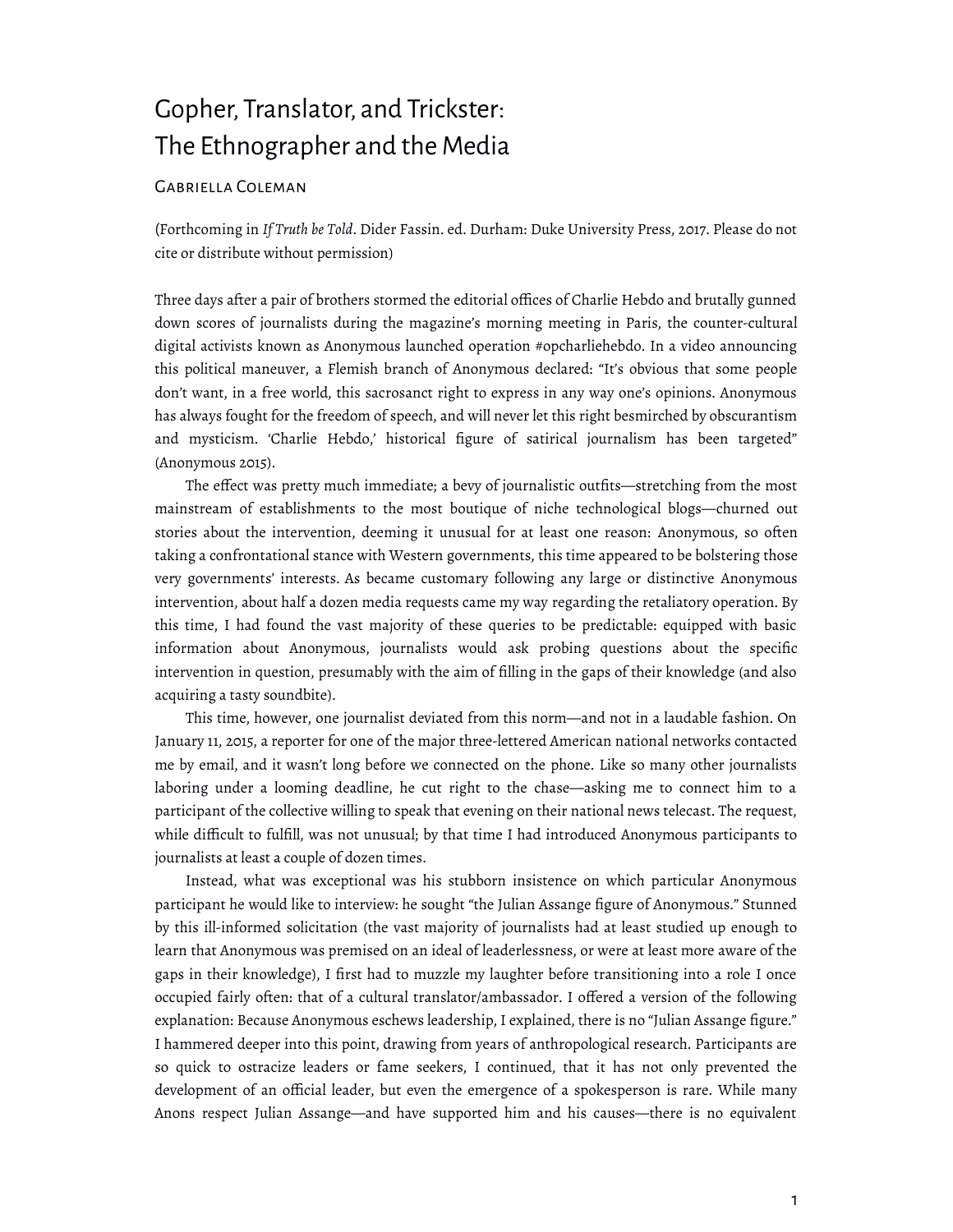Assange figure in Anonymous. I finished by telling him that while Anons have appeared on TV before, it took some measure of work to earn their trust, so it was not likely that I or he could convince someone to agree to an interview in a single day.

Seemingly undeterred and unconvinced by my explanations, he became more aggressive in his pursuit and basically attempted to bribe me, suggesting that if I helped him a producer might later seek me out to publicly comment on matters related to hacking. Now annoyed, I opted to offer help but only in a roundabout manner, as a sort of test. Would he, I wondered, put in the effort to seek Anonymous out for himself, based only on counsel? I offered to facilitate his contact with the operatives by teaching him how to get on their chat channel. I sent an email with basic instructions for how to join their communication infrastructure, Internet Relay Chat (IRC) attached to a promise of further help once he was there. Unsurprisingly, he failed the test. I never saw him on the channels nor heard back from him ever again.

The wake of this exchange provided an ideal moment to reflect on my many years of interactions with journalists—an incidental byproduct of my multi-year anthropological study of Anonymous, which culminated in a popular ethnography on the topic published with a trade press. This case was striking for being anomalous; after my brief exchange with the reporter, I recall thinking that he was the single most clueless, uninformed journalist I had ever spoken to, but thankfully he had become the exception. That day, it dawned on me that just as my view of Anonymous changed by being in the trenches with them, so too did my views on journalists shift after clocking so many hours with these professionals. Fieldwork, which at first centered almost exclusively on interactions with activists, very quickly came to also involve a near constant engagement with the journalistic field: over a roughly five-year period, I was interviewed by over three hundred journalists, wrote numerous op-ed pieces, and eventually contributed extensive background information for a series of investigative articles, documentaries, and a web-based television documentary series. My book, while rooted foremost in ethnographic sensibility, also adopted several journalistic conventions. Initially skeptical of the general enterprise of journalism, especially its most commercial or mainstream incarnations, I had grown not only to respect many journalists, but also had myself become deeply entangled with the fourth estate.

In what follows, I recount the distinct roles I adopted during my countless interactions with journalists. Most often taking the roles of a translator and gopher, eventually a prolific broker, and on occasion as a trickster, I occupied these positions for multiple reasons that shifted over time. Initially, I used my access to media outlets as a commodity that enabled me to trade my own personal access for the promise of publicity to the attention-hungry Anonymous activists I was studying. Eventually, the task of shaping popular understandings of Anonymous via the media became more interesting as a political end in itself. And, ultimately as I wrote my book, I saw journalism as indispensable for publicizing the plights of Anonymous activists, especially hackers, rounded up by the state (see Fassin 2013 on the difference between popularization and politicization in public anthropology). I conclude by reflecting on why the contemporary moment is especially ideal for experts to engage with journalistic publics.

## My Ethnographer's Magic

As sketched above, my involvement with journalism was an entirely coincidental byproduct of my primary field of academic study. Droves of journalists sought me out not because I was technology pundit or public figure, but rather because I was one of the few experts researching Anonymous—a confusing and tricky political phenomenon to describe, at least in any straightforward or compact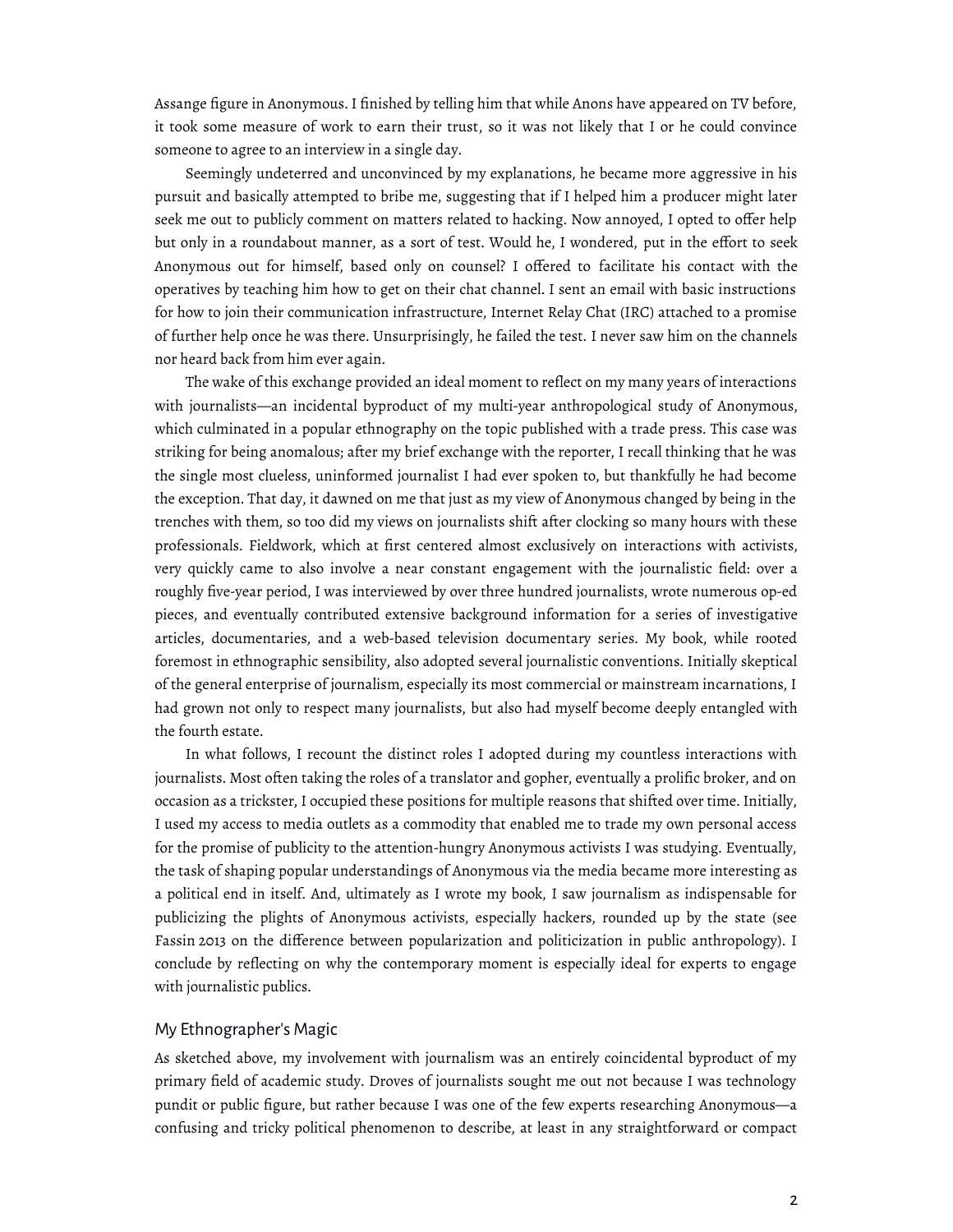fashion. At this point, with years of activity under their belt, there are a few definitive things that can be said about Anonymous. While increasingly recognizable as advocates for social justice and stewards of disruption and direct action—employing, as they have, a recognizable roster of tools and tactics (including freezing websites, doxing, hacking, leaking, Twitter storms) across various "ops"— Anonymous is nevertheless whimsical, making it impossible to predict its next steps. Because participants refuse to establish an ideological or political common denominator, Anonymous is not best thought of as a traditional social movement—for no matter how internally diverse such movements always are, for instance exhibiting radical and moderate wings and a diversity of tactics, they still tend to be oriented toward a single issue or cause, like fighting for the environment or civil rights.<sup>1</sup> Anonymous is far more plastic. It functions as an improper name—Marco Deseriis's term which is a naming alias anyone can take hold of for whatever purpose (2015). Anonymous, in specific, combines a general idea—that anyone can be anonymous—along with a set of tactics and iconography by which different groups have coalesced to take action. In the last five years the great majority of Anonymous interventions have been geared toward concrete political and many progressive causes: their support role in the various movements such as Occupy Wall Street and those that constituted the Arab Spring; the commitment to domestic social justice issues seen in engagements against rape culture and police brutality; many of the hacks, at the hands of now jailed hacktivists like Jeremy Hammond, for instance, were meant to expose the shadowy world of intelligence or security firms. But when journalists first reached out to me in 2010, Anonymous was far more baffling and I happened to be one of the few people who had spent time with participants and publicly ventured any conclusions on the subject. This only intensified as my perceptions and interpretations of Anonymous evolved in even step with its ability to generate increasingly prominent and newsworthy activity.

My research on Anonymous commenced in January 2008. It was the month when Anonymous first targeted the Church of Scientology—an intervention that began as a fierce pranking endeavor but then morphed, quite surprisingly, into a long-standing protest campaign named Project Chanology. Prior to this campaign, the name Anonymous had been used almost exclusively for sometimes devilish and gruesome, sometimes playful and jocular hijinks. Between then and 2010, my research on Anonymous could be described as a part-time curiosity rather than a full-blown ethnographic study. After a dramatic surge of politically-motivated direct action activity among Anons, in December 2010 I switched to full-time fieldwork research.

The blizzard of Anonymous activity began soon after WikiLeaks published a cache of classified US diplomatic cables, a move which prompted the American government to target WikiLeaks founder Julian Assange and pressure companies like Amazon and Paypal to halt the processing of all services to his organization. The AnonOps node of Anonymous, angered by this act of censorship, rallied in support of WikiLeaks. Keeping with an Anonymous tradition, in early December 2010 they launched a multi-day barrage of distributed denial of service (DDoS) campaign against every company they identified as having caved to US government pressure (a DDoS attack momentarily disables access to a website by clogging the targeted website with more data requests than it can handle).

After this op, Anonymous never let up, demonstrating an incredible run of activism between 2011 and 2013. For instance, Anonymous dramatically and assiduously intervened in every single of the 2011 revolts that so exceptionally captured the public imagination: In solidarity with the Tunisian people, Anonymous hacked their government's websites; the Spanish indignados beamed Anonymous's signature icon, the Guy Fawkes mask, on the facade of a building in the Plaza del Sol;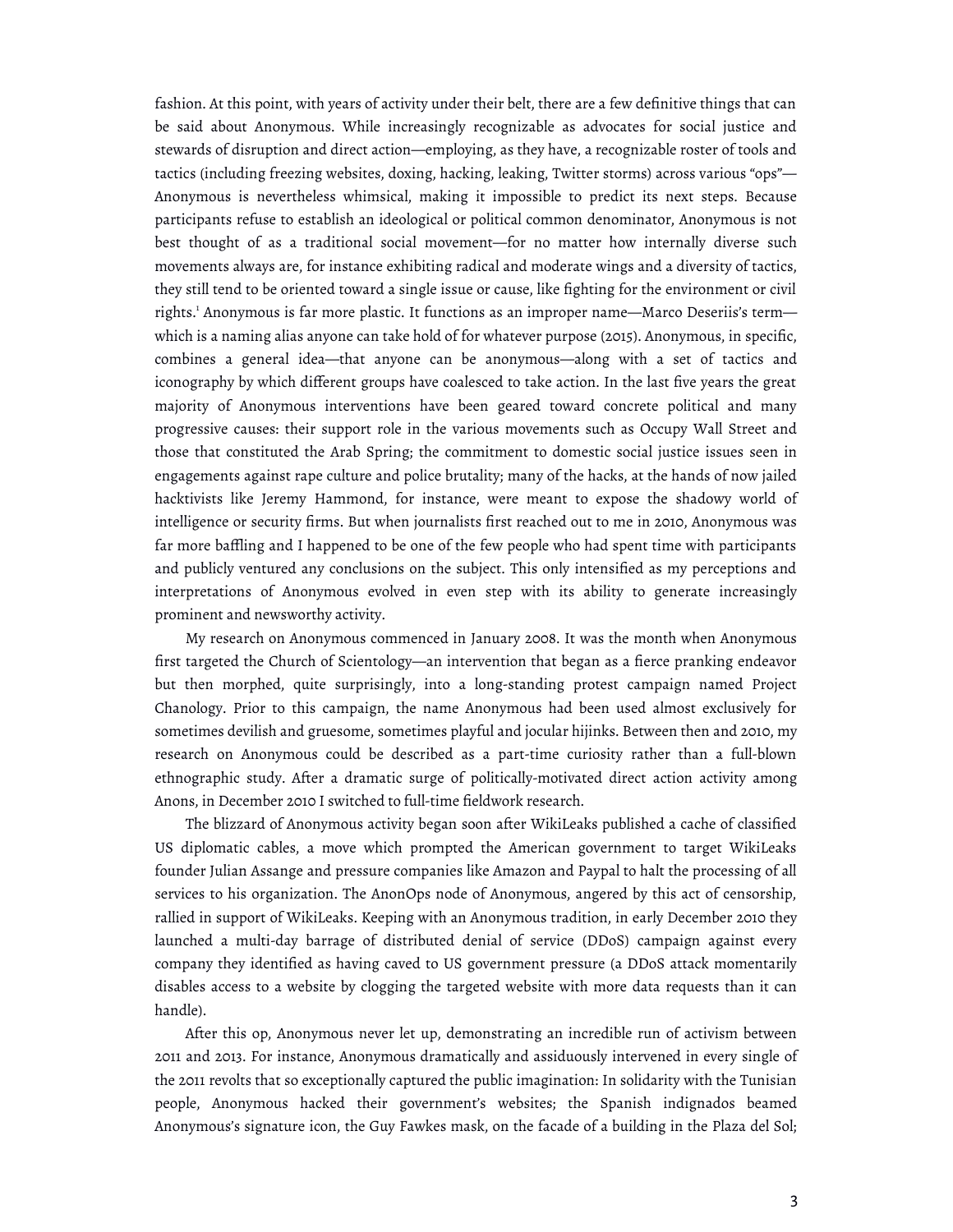and after playing a crucial role by disseminating the earliest calls to occupy Wall Street, Anonymous further developed its propaganda techniques in service to Occupy as the movement territorialized more and more bodies in the streets.

Back in December 2010, in the midst of its initial surge of direct action activity, I installed myself in nearly a dozen of the Anonymous chat channels that then proliferated on IRC, and rarely logged off from any of them in the next two years. In contrast to WikiLeaks—a constituted entity with clear objectives—journalists were understandably perplexed by Anonymous's origins, motives, and organizational styles. Even as I began to tease out cultural and ethical logics, throughout most of winter 2011 I still found Anonymous deeply bewildering; while it was clear that many participants were galvanized into action in order to expose corruption and remedy injustices, many of their activities seemed to stem rather directly from a rowdy and often offensive culture of humor. Furthermore, even as I gained access to many Anons and witnessed some operations in the making, I also became increasingly aware of an inaccessible underworld where sometimes-illegal activity was hatched; while I began to recognize that Anonymous had settled into a few predictable patterns, it was also clear that mutability and dynamism are core features of its social metabolism and development. It was difficult to forecast when or why Anonymous would strike, when a new node would appear, whether a campaign would be successful, or how Anonymous might change direction or tactics during the course of an operation.

With the exception of technology journalists capable of finding Anonymous for themselves, the great majority of reporters in 2010 and much of 2011 knew so little about the collective—and so little about the basic functioning of the internet technologies it relied on—that they imagined participants to be entirely beyond reach, as if they were deliberately hiding away in the digital equivalent of an Internet black hole. Almost immediately I dispelled the myth of Anonymous's incognito status and did so by acting as a gopher. It was really only a question of logging on to their chat services, I explained time and again to countless journalists. I taught the willing, roughly a couple dozen journalists, how to use Internet Relay Chat—a text-based communication platform invented in 1988 and popular among hackers of all stripes for communication—so they could, like me, spend hours of their day chatting to participants directly (generally those who took my advice were far too busy with the daily grind of deadlines to spend as much time as I did on the IRC channels).

Although far less common today, the idea that Anonymous is out of reach still occasionally crops up among non-technologically oriented journalists covering them for the first time. Take for example a July 2015 request from a Washington-based reporter specializing in Canada-US relations. After Anonymous leaked classified Canadian government documents that revealed the existence of twentyfive spying stations located around the world, he sent me an upbeat electronic missive, "You might imagine how I might find some of this Anonymous stuff about CSE [Canadian Security Establishment] spying in the U.S. incredibly intriguing. If only Anonymous had a 1–800 media hotline!" As I had done so many times before, I replied that they do have something similar to a hotline—but it comes in the form of a series of chat channels devoted not only to internal organization but also media inquiries and communications. I passed along the information he would need to seek participants out.

Indeed, this "hotline"—the variegated network of Anonymous IRC servers and channels—acted as my home base throughout these years of intense fieldwork study. One of the most bustling IRC servers at the time, hosted by AnonOps, even maintained a channel named #reporter, dedicated to communications with the press. As I did my research, I witnessed journalists conduct dozens of interviews with participants, especially those reporters willing to do so in public (most were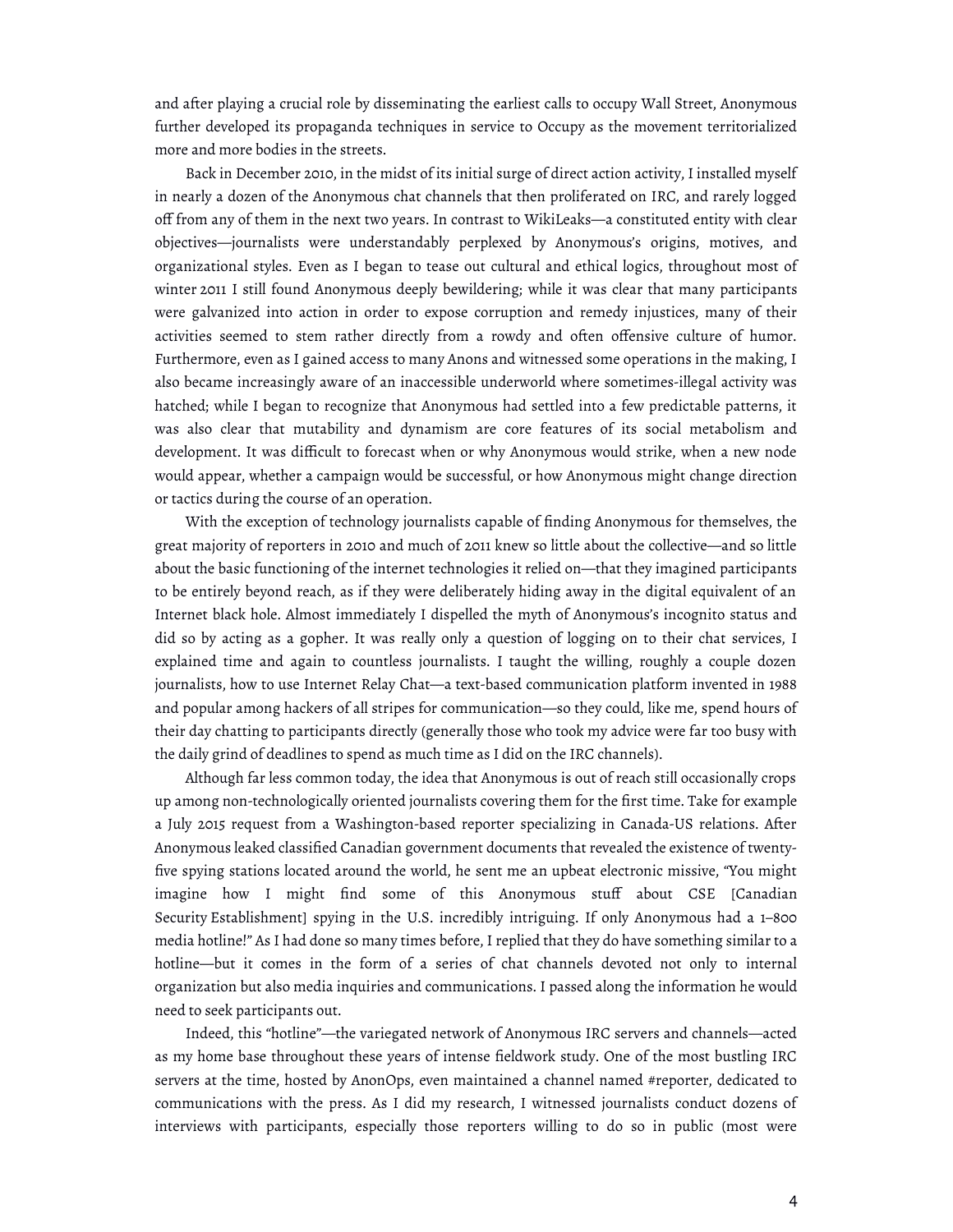unwilling to conduct public group interviews for fear of being scooped). Some of these early journalists had found their own way onto IRC. But it was, and remains, gratifying to teach the ones that reach out to me for technical assistance—not only so they can interact with Anonymous themselves, but also to watch them discover that portions of the so-called "dark web" are far more accessible (and less creepy and sinister) than many had initially imagined.

While the gophering was often enjoyable, nearly everything else about my early media interactions felt more like a chore and ultimately, a losing battle. It was particularly discouraging to see the way that from the beginning many journalists, even those working for reputable outfits, were publishing pieces that flattened out the complexities of Anonymous and their tactics by confining them into a straitjacket of well-worn stereotypes. Even as Anonymous insisted there was no formalized and especially single point of leadership—an insistence that my research bears out—a handful of these early journalists, especially in the UK and US, became obsessed with identifying the *single* mastermind or leader pulling the Anonymous strings. Another common distortion concerned Anonymous's composition. Some journalists declared with certainty that Anonymous was composed primarily of juvenile, white, male hackers. At the time, this struck me as particularly reckless and anti-empirical—as thus far no participants had been arrested and unveiled. Given the painfully obvious—Anonymous intentionally obfuscated itself via technical anonymity—these declarations could only be based on conjecture and ingrained assumptions about the type of person who the journalist assumed would be attracted to this style of activism (granted, at times the style of talk employed by some Anonymous participants could appear quite juvenile—but this was more an artifact of the group's subcultural trolling origins than a reflection of the individuals behind the keyboards; upon arrests, it was clear that though some of the participants were young white hackers, many were neither young nor white). Another predilection common to this early period of journalistic writing was a refusal to entertain the notion that Anons were driven by any activist sensibility, instead slanting reporting to emphasize sinister, criminal, or chaotic elements. Finally, one commonly used tactic by Anonymous, the DDoS campaign, was repeatedly misrepresented by journalists as a species of hacking—when the truth is its deployment requires only the most rudimentary computer knowledge, and its use constitutes the equivalent of accessing a public webpage rapidly and in succession—a far cry from computer intrusion, much less data destruction that sometimes follows from *bona fide* hacking.

I became so exasperated by these early representations that I penned two critical blog entries published by Savage Minds (Coleman 2010) and Social Text (Coleman and Ralph 2011)—and one oped (Coleman 2012) with the sole purpose of picking apart and debunking the most problematic media representations of Anonymous then floating about.<sup>3</sup> Yet, even as I sought to demolish these representations, I distinctly remember *expecting* no less of the media. The continual deployment of these misconceptions simply reinforced some of the most negative conceptions and ingrained assumptions I held about the journalistic endeavor writ large.

#### Walking A Fence/Walking on Eggshells

In spite of being annoyed by these media representations and believing there was not a thing I could do to prevent them, much less change them, I nevertheless resolved to continue interacting with journalists; my initial labor of gophering and cultural translation was simply too beneficial, aiding me in two interrelated and essential ways. The first was to enable the "participant" component of the participant-observation method, the *sine qua non* of anthropological research. While anthropologists can be more or less involved, and more or less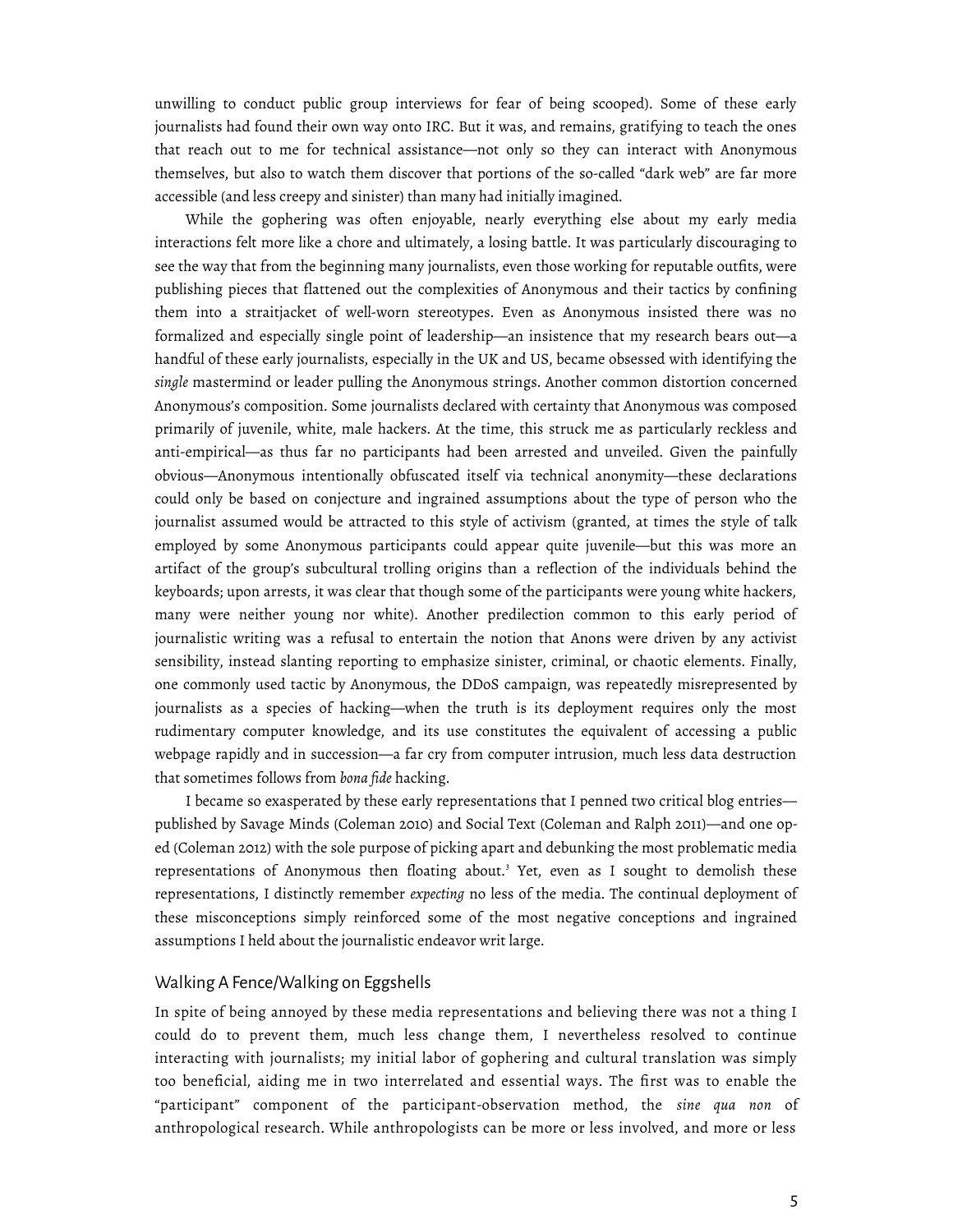sympathetic toward their subject area—some identify with their subjects unconditionally, even militantly (Scheper-Hughes 1995; Juris 2008) while others are more distant and critical in their analysis (Helmreich 1998)—it is nonetheless routine that most of us embed ourselves deeply and participate in some capacity within the domain of study. This type of entanglement is driven partly by mundane practicalities. It is, after all, very hard to be present not for months but for years within a collective body of people without either feeling the desire to do something useful or simply being put to work.

But, more than that, it is also a sacred anthropological mantra that knowledge should be shored up directly through the wellsprings of experience. "More than any other discipline in the human sciences," Tim Ingold has noted in a tract on the distinctiveness of anthropological fieldwork, "[anthropology] has the means and the determination to show how knowledge grows from the crucible of lives lived with others" (2014). Given Anonymous's serious penchant for law breaking, I wanted to steer clear from doing anything straight up illegal or that could be construed as illicit; since a hefty portion of the entities' energy was dedicated toward making propaganda—as they call it themselves—and interacting with journalists on their chat channels, contributing to their own native media efforts seemed like an ideal—and especially safe—way to participate in Anonymous.

The second reason to forge forward with my media work was of a more selfish sort—and also came to exceed my role as a participant within Anonymous: as my facilitation led to more and more appearances in media, many participants came to see me as useful. Undoubtedly this was a crucial component in my ongoing access, justifying my presence to those skeptical of my position and lending me increased proximity to deliberative processes. And as I transitioned from gopher to academic source and media commentator, it became evident that the respect only grew—especially following those occasions where I succeeded in publicly demolishing a particularly noxious or persistent myth. The following compliment, bestowed on me in July 2011 after I was interviewed on television by PBS, was typical of the Anonymous reactions I received in this period: "I'm far more impressed that you actually understood the essence of anon and were able to articulate it far better than anyone else I've seen on TV media thus far."

But even as my media presence served to enable research, it also felt insanely precarious, as if I was walking on eggshells. During those early months of research, when so much remained hidden from me by intent or my own bewilderment, it was rather hard to authenticate information (once I was entrusted with leaked logs, or accessed court documents, which included chat conversations, I was able to verify many of the statements offered during internet or face-to-face interviews). I remained acutely aware that if I tendered a statement that was ever revealed to be spectacularly false, my public reputation could be irrevocably tarnished. So I tended to stick to a narrower band of information I felt certain of standing by. But this did not eliminate my anxiety about being misquoted by a journalist, or lessen my fears regarding my own inability to boil down complex ideas into the pithy statements so often required in news genres. When journalists asked some hardhitting, difficult-to-answer questions, as Bob Garfield from the NPR show *On the Media* did on March 4, 2011, there was a tiny window of response time to be precise and on point:

Bob Garfield: We were talking about individuals under the banner of Anonymous creating mischief. What happens if, for example, a country engaging in cyber warfare decides to do so masquerading as Anonymous?

Gabriella Coleman: While anyone can take the name, people who are familiar with Anonymous, which includes journalists, people like me, other interested parties, could come about and say, look, this may be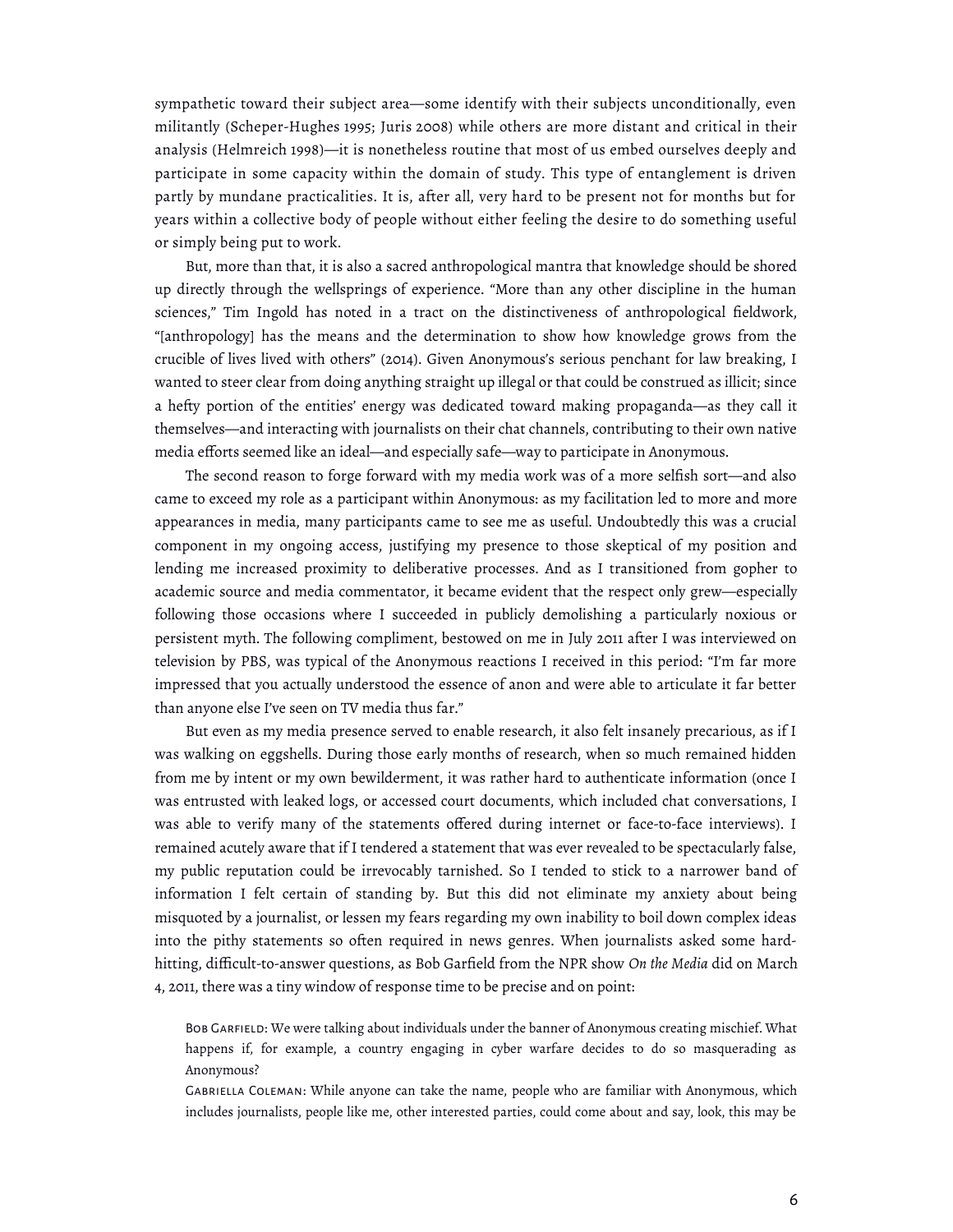Anonymous but it did not spring forth from the networks whereby Anonymous is currently organizing themselves. And so you can sort of respond in the media and say, well, it is, but in name alone.<sup>2</sup>

My primary worry, especially during the first six months of active research, was losing Anonymous's respect by saying something that drew its ire. Many Anons then and now actively seek media attention to further their causes. They also care about their portrayal. Aware that participants were critically assessing—even dissecting—every statement I made (and still are), I was ruthlessly deliberate during *every* single interview I conducted in those first six months. It was not that I felt fully muzzled, cowered into silence (in fact, I could be very blunt about a class of issues—for instance, I contested early on the pervasive idea that they operated as an unthinking swarm, instead emphasizing the importance of transitional styles of leadership and, especially, the role of close-knit teams). Nor was I afraid of being hacked or attacked by Anonymous if I said something off-putting to them; by that time the collective had explicitly professed its commitment to a free press by refusing to target and attack journalists and media commentators, even those they vehemently disagreed with, a rule they generally followed. But still I did not feel reassured by the existence of this norm. Concerned foremost about losing access, I was always excruciatingly mindful of how and when to make public statements.

Indeed, I exercised such restraint, delicacy, and caution during those early interviews that one could almost describe my position as one of trickery or cunning. Most often this stance came from attempts to be diplomatic when commenting on a sensitive issue. In other instances, it manifested as a careful effort not to comment at all—largely because of my own knowledge on a given subject was too patchy and incomplete to benefit anyone. In other instances, I withheld information as I could not control the narrative or was not afforded the space to tell a fuller story. This is the situation I found myself in on March 2012, when *Fox News* published the bombshell news, previously unbeknown to me, that one of the most charismatic and prominent hackers in Anonymous, Sabu, had been forcibly assigned on behalf of the FBI to shadow Anonymous around the clock, working as a government informant for nine months. As the news ricocheted across social media and especially on the Anonymous IRC channels, no one from Anonymous knew I had met Sabu on a handful of occasions in person in New York City. Meanwhile I had confided this sensitive information to a few friends and a couple of journalists. One of them, a *New York Times* journalist, writing a story about Sabu after the Fox News stories had been published, made a valiant attempt to coax a comment out of me about his life and personality (days later when I wrote her without this personal nugget, instead offering an apology and asking if I was too late, she responded "Yes, the beast was hungry Thursday"). I also had a window to write an op-ed for a prominent news outlet, discussing the implications of his deceit from a personal vantage point. As tempting as these opportunities were, I remained silent on the matter for a very long time. A minuscule quote in a brief article could hardly provide the full context of my meetings with Sabu. Even an op-ed could not afford the space I felt was needed. The semi-secret remained mine for a year and a half, until I could recount the whole story in my book.

My craftiness in those days took one final and pleasurable form. Although I was the only professor hanging out with Anonymous on chat channels—at least knowingly the only one doing research, as there were a couple present in their free time as participants—I was far from the only outsider. A handful of journalists had taken to covering Anonymous so frequently, and with such perceptiveness, that they had come to occupy a position similar to mine: that of a trusted outsider. Mutually beneficial, the relationship between outsiders and insiders was built on unstated understanding. Anonymous would provide a bit of extra access and we would transmit messages they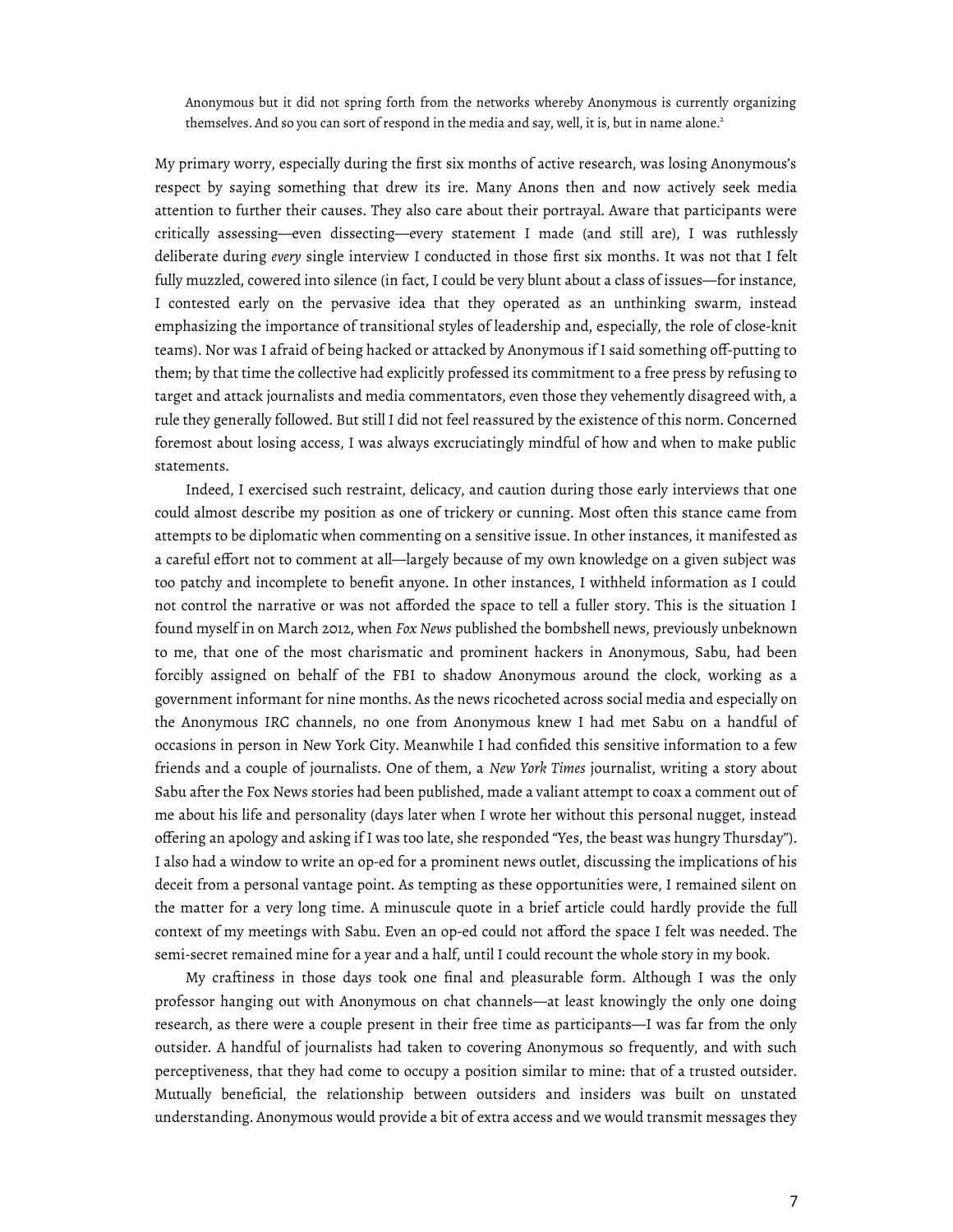could not always do on their own or by themselves. For the most part, hoaxing was rare: Anonymous activists wanting their pet causes and issues covered in the news were largely forthcoming in their dealings with us—but as a confederacy of outsiders, we also maintained an acute awareness that we could be manipulated if we were not careful. Some of us outsiders became close confidantes, even friends. Not only was it a relief to discover other, empathetic human outlets for complaining about Anonymous—only to be expected with a difficult arena to study and maneuver—but we also relied on each other to verify information and share warnings about shady characters. For instance, one core Anonymous participant loved to boast about his manipulation skills. He regularly told me how easy it was for him to social engineer (hacker jargon for straight up human manipulation) some of the reporters. It became clear that this confession itself was part of a higher order social engineering he was working on me—designed to make me feel like I was part of the club. As exhausting as it was, I played along—working his confidence right back, even as his conniving shenanigans became a frequent subject of discussion, alongside many other topics, among us outsiders.

Ultimately, these small, routine, required deceptions added up until I realized that I myself had become a trickster—one of the master tropes I use to frame Anonymous in my book.<sup>4</sup> This conniving spirit became apparent in the way I handled myself on all matters related to Anonymous during the first year of research: interactions with participants, public lectures, and interviews with journalists. Yet I thought it curious that this craftiness emerged not merely as an extension of its integral role in the community under study—a collective in many ways defined by their occasional spinning webs of guile and subterfuge. Rather, tricksterism can be considered as a fundamental attribute of anthropological research itself, precisely because we are "invariably caught between the dimensions of involvement and detachment," as Toon van Meijil (2005: 9) has put it. With multiple masters—our subjects; the scholarly community; and also, for some of us, the public at large—anthropologists hold multiple allegiances, far more, it seems, than journalists. We must be adept in the art of code shifting as we traverse boundaries and craft our writing to speak to multiple audiences.

Thus, public anthropology—especially when it involves being public at the very start of research—introduces some particularly thorny situations that I had not expected. For me, the most difficult aspect of my media work was having to speak authoritatively during the early stages of research, before patterns, much less conclusions became evident. Commenting about Anonymous, already a perplexing entity, felt premature but also, due to the general gulf of public understanding, somehow necessary: Just one more example of the myriad complexities which defined this period. Either Anonymous could be described by those without any first-hand experience interacting with the collective (and there are plenty of technology pundits happy to do so), or it could be described by me—someone who had at least been around long enough to have an inkling of what made this phenomenon special, and how they might function without a single leader, or any of the other tropes so fervently initially sought by journalists in the quest to provide their readers with easy understandings. What my engagement with Anonymous and journalists demanded of me above all else was a willingness to be at ease with some degree of uncertainty regarding my area of study.

## From Trickster to Broker and Media Maker

Even if in retrospect it remains impossible for me to identify the exact date, my relationships to both Anonymous and the journalists covering it were drastically transformed for the better sometime late in 2012. My interactions with reporters ceased to feel hostile, and instead began to take on a more collaborative character. I had become more media savvy, able to forecast and take control of most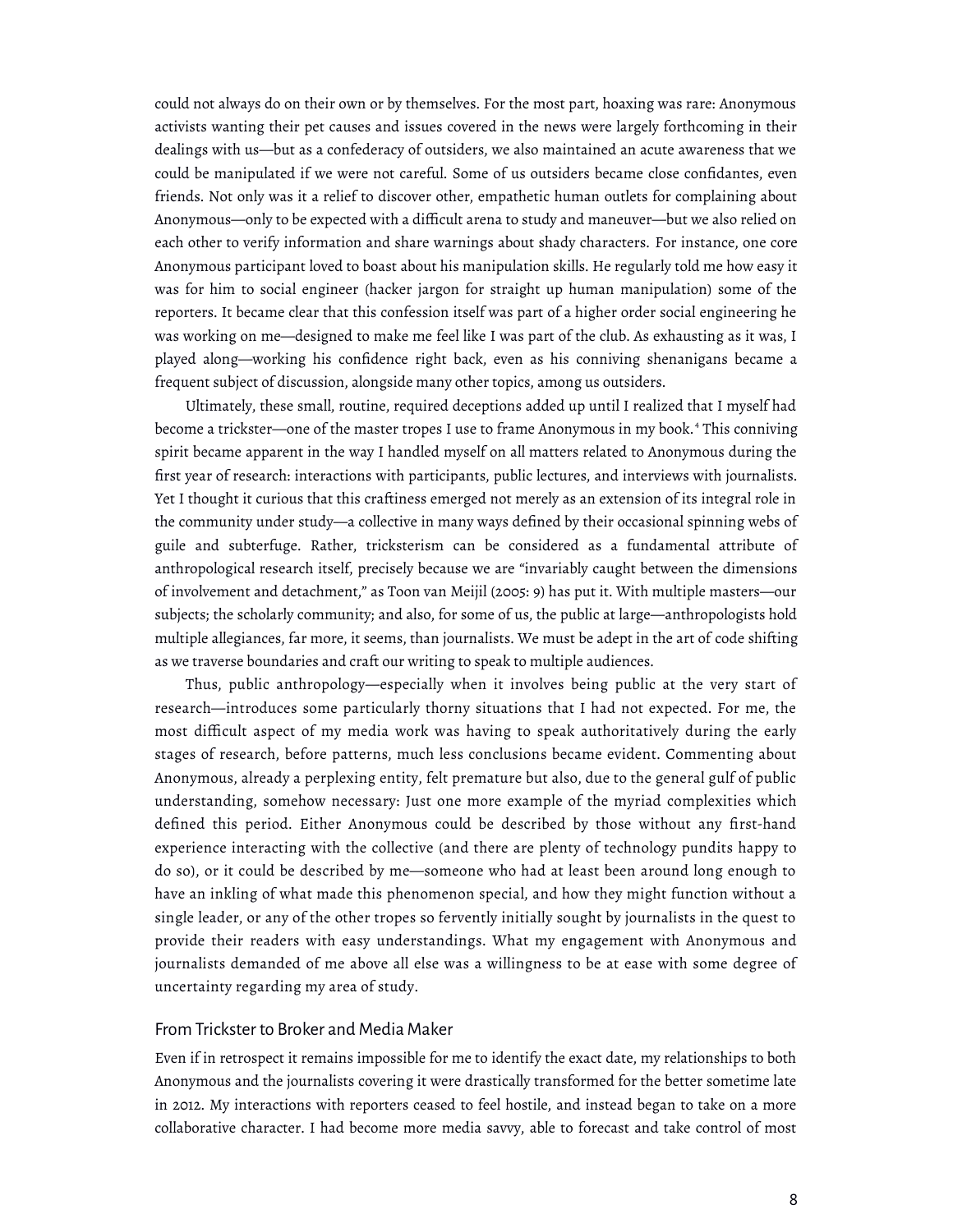situations, especially interviews. In many cases this was facilitated by a shift in the journalists themselves—many of whom had been paying attention and asked sophisticated, sound, and probing questions. Increasingly, my exchanges with journalists became rewarding experiences in their own right, and I came to admire many aspects of the craft—most especially journalists' ability to transmit complex ideas in accessible and lively language. My brokering activity became quite common: I routinely and quite openly advised reporters on who they should trust and who should be avoided within Anonymous, cleared up any persistent falsehoods, helped facilitate dozens of exchanges and interviews, and even began to contact journalists proactively about stories they might be interested in pursuing—something which I continue to do today.

Even my trickery and caution exercised when proffering public statements about Anonymous waned. By establishing firmer relationships with participants and by harvesting more and more knowledge about the collective, I could make definitive statements without fear of making a major mistake or angering them. Coming to know many Anonymous activists at a personal level certainly helped; for instance, during interviews or public talks I came armed with the ammunition needed to firmly and confidently contest the pesky and still rather tenacious myth, held by the media and the public alike, that Anonymous is primarily composed of white male juvenile hackers.<sup>5</sup> As my relationship with Anonymous also became more secure, it enabled me to grow more frank in both my on-the-record and off-the-record interviews. Take, for instance, an interview in November 2011 where I openly discuss that Anonymous may be manipulating me:

*There are things about Anonymous that I currently can't write about because I don't understand it well enough. You have to have some discretion because there are some backroom politics, and they need time to develop before you make a claim about it*. *I'm aware that I am operating within webs of duplicity.* While I've come to trust certain Anons and have more empathy than less, I'm also well aware that duplicity is the name of the game—misinformation and social engineering—and I'm being caught up in it myself. But, if it was clear cut and transparent, it wouldn't be as effective politically. (Coleman in Panburn 2011.)

To be sure, on occasion there still emerged articles that struck me as problematic, but I generally found myself tearing apart pieces less frequently. The nature of the reporting had shifted, and generally for the better. It was rare, for instance after 2012 for journalists to identify the leader of Anonymous, well aware that a multiplicity of individuals and groups—some at war with each other made use of the collective alias; nevertheless, journalists still sometimes resorted to grossly sensationalist accounts. For instance, on January 19, 2012, after Anonymous mounted a colossal DDoS campaign against the copyright industry following the take down of the popular file storage site, MegaUpload and the arrest of its owner, internet hacker and entrepreneur Kim Dotcom, a journalist working for the respected online technology news website CNET, Molly Wood, wrote a piece about the campaign that could just have easily been published on the parody website *The Onion* for how it equates DDoS with nuclear war. The piece opens: "With #OpMegaUpload, Anonymous launches the equivalent of thermonuclear cyber war," and continues: "In the aftermath of Wednesday's SOPA/PIPA blackout protests, the Internet community amassed quite a bit of goodwill, flexed its muscles in a friendly, humorous, civil-disobedience kind of way, and, remarkably, even managed to change quite a few minds. Just 24 short hours later, Anonymous legions nuked that goodwill and took cyber security into thermonuclear territory" (Wood 2012). Readers unaware of how a DDoS works might encounter such an article and come away from it with the deeply dubious notion that a large scale DDoS attack constitutes one of the most destructive forces online or off.

Journalists of this period also continued to routinely assess Anonymous on distinctly ethical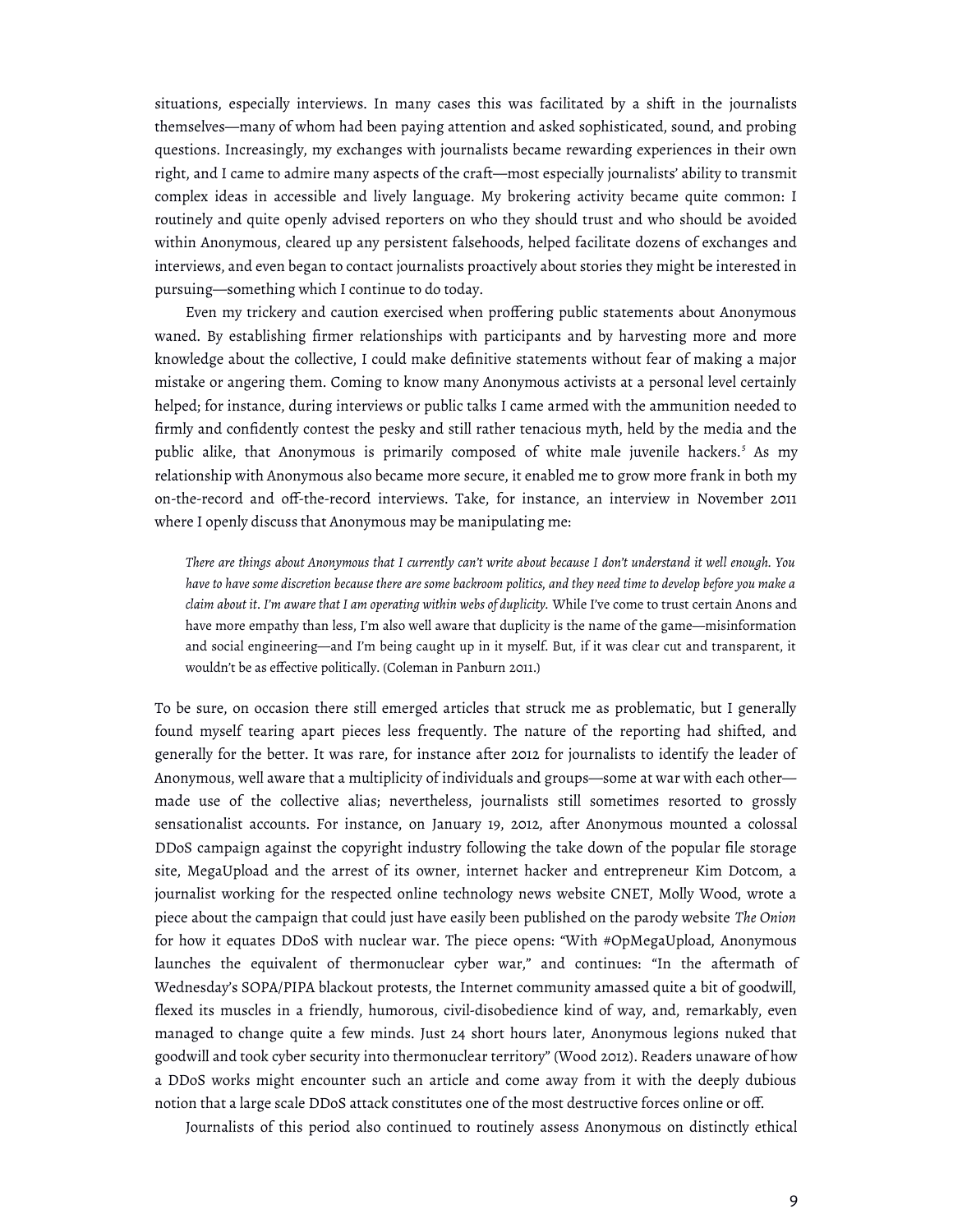terms—some pieces were neutral, many still titled toward more negative assessments, and a smaller minority were without qualification positive—but the sort of ridiculous distortions like the one reflected in the CNET piece had indeed become rarer, or at least increasingly isolated to the tabloid press, especially in Britain. Starting in late 2011, outlets like the *Huffington Post, Rolling Stone,* and the *New York Times Magazine* increasingly began to publish about Anonymous in longer form pieces that exhibited nuance and precision (Knafo 2012; Reitman 2012, Bazelon 2014). Journalists tasked with these writings were afforded the time—in some cases up to six months—and generous word counts they needed to assemble pieces that addressed sociological factors, accommodated varying perspectives, and told fuller and more dynamic stories. (The exception was a couple of longer form stories, all written by the same author, that puffed up and overstated the role of single individuals, which quite understandably drew Anonymous's fury; after all, Anonymous campaigns are collective efforts and any individual self-promotion is universally loathed<sup>6</sup>). Many shorter articles described Anonymous on far more accurate terms as well. I was quite pleased, for instance, when a journalist working for one of the most reputable journalistic outfits contacted me in 2012 to ask whether the following definition of Anonymous, which he wanted to include in their style guide, was accurate: "Anonymous: An amorphous movement of online activists and other web rebels who periodically coalesce around a cause or campaign. Although some within Anonymous are skilled computer users, many are not. Avoid the terms 'hackers' or 'hacking movement' when describing the movement as a whole."

The stakes of journalistic reporting only became clearer to me as law enforcement arrested increasing numbers of Anonymous activists. From late 2011 to 2012, arrests intensified—a period I dubbed "the nerd scare" in my book. Yet even as I occupied the position of being one of the world's experts on Anonymous, there was next to nothing I could do to meaningfully publicize the difficult plights of these Anonymous activists as the arrests unfolded; the impact of a couple of op-eds about state crackdowns could only be fleeting, reaching a limited one-time audience. Journalists, however, could inform the wider public about this crescendo of arrests, and also offer the interpretations of their significance.

They had the ability to reach millions of citizens—but only if they chose to cover these crackdowns at all. A small cadre of journalists would, to be sure, write about the arrests and trials in specialized, niche publications covering technology news, such as *Wired* and *Ars Technica*. But their appearance—and perhaps more significantly, characterization—remained more uncertain in the broader-reaching national North American papers. I even deliberated whether it was better for them to ignore the issue and avoid the potential for negative characterizations. After all, pejorative associations have long been used to tar and feather hackers.

As it turned out journalists covered in great detail the plights of a trio of arrested and eventually convicted Anons: Barrett Brown, Jeremy Hammond, and Matt DeHart (the coverage did not extend infinitely, however, as others who spent time in prison such as John Anthony Borrell and Higinio O Ochoa III received barely any press). A portion of this coverage came in longer form pieces, appeared in prominent mainstream outfits, such as *Newsweek* and the *Guardian* in the UK/US and the *National Post* in Canada, and was sympathetic or neutral in tone (Carr 2013; Horne 2015; Reitman 2012, Humphreys 2014; Zaitchik 2013). Most significantly, these articles paint these Anonymous actors as activists working on behalf of a political and social movement, and never resorted to crass demonization of either their actions or the movement at large.<sup>7</sup> I deemed it vital to contribute to this effort that drew attention to the injustices inherent to the American prosecutorial system and the dubious legislation, the Computer Fraud and Abuse Act, designed to target hackers, and so in 2012 I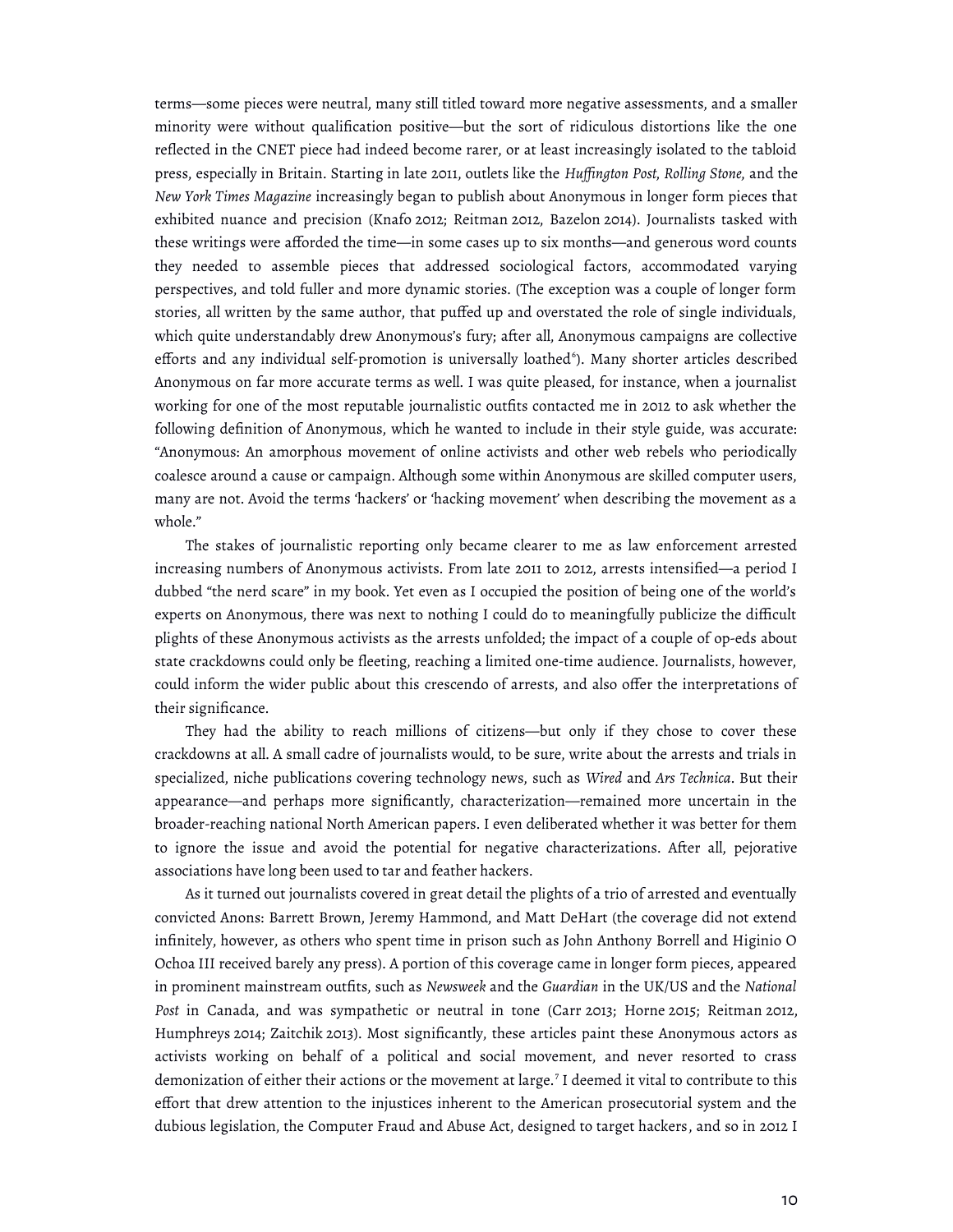assumed the role of broker and collaborator with more frequency and intensity. It was in this period, for instance, that I learned how to pitch stories—and even succeeded in landing one on the front cover of a major American national newspaper. I encouraged participants and their relatives, who were initially and understandably reluctant to share stories with journalists (concerned as they were of losing control of their narrative), to engage with journalists and offered tangible advice on who to trust and how to proceed. I wrote a handful of op-eds and I also continued to pour increasing amounts of time into behind-the-scenes work with investigative journalists, providing background information, and brokering further contact between Anonymous and journalists. For a couple of pieces, I poured in over a dozen hours helping journalists get up to speed with Anonymous's history and confusing organizational dynamics. I connected them to Anonymous participants and exparticipants whose knowledge about specific operations were essential to their reportage. It became clear that some journalists were not only receptive to advice from specialists, but this sort of collaboration with outside experts was an essential component of the investigative process.

By the end of 2012, prolific engagement with so many different journalists from so many different publishing outfits—*MotherJones, BBC, Wired, CBC, PBS, Macleans, Time, Al Jazeera, New York Times, Rolling Stone, New Yorker, Vice/MotherBoard, Huffington Post, Ars Technica,* and a dozen others meant I could no longer cling to my earlier facile perceptions of some singularly oriented, unitary sphere called "the media." While my exchanges with journalists were not carried out for scholarly purposes, I had effectively spent so many hours with these professionals that I couldn't help but observe journalism from an ethnographic perch. Direct experience forced me to approach the field of endeavor with more nuance, and I began to differentiate between styles of journalism and specialized arenas while also making assessments on a yet more granular level, based on the integrity and corpus of specific individuals.

In fact, I began to perceive this domain much in the same way I saw Anonymous: not as some monolith that was good or bad, but as a multi-layered, complex, heterogeneous, and at times contradictory venture. Anonymous participants are fond of declaring that "Anonymous is not unanimous," and, of course, the very same thing could and should be said about the field of journalism. If my past dissatisfaction with journalists was premised on the way so many of them in 2011 fell back on generalizations and stereotypes, it became apparent that it was rather hypocritical for me to do the same to them.

Even if my views of journalists shifted, what could be said more generally about the impact of my media input and output? Did my counsel, commentary, and public writing contribute to sculpting a positive, public image of Anonymous as a politically minded collective that should be taken seriously, or that is understood to possess a legitimate agenda? These questions are harder to answer, given how notoriously difficult it can be to ascertain something as diffuse as "public opinion" in relation to Anonymous, especially in absence of a large scale sociological survey on the topic. Even harder to gage is my own role in shaping public perceptions of Anonymous. Still, what can be said with some degree of confidence is that with a handful of exceptions, the great majority of articles that relied on my feedback were generally accurate—even if, again, ethical assessments veered in distinct, at times opposing, directions.

But obviously many pieces were written without my (or any expert's) input. Initial findings based on a comprehensive analysis of two hundred media articles on Anonymous establish that the majority of pieces published between 2012 and 2013 in one way or another minimized or at least questioned the legitimacy of Anonymous activism: typically, by framing their operations as pranksterism, vigilantism, or cyber-threats (Klein 2015). The very general strokes of the study strike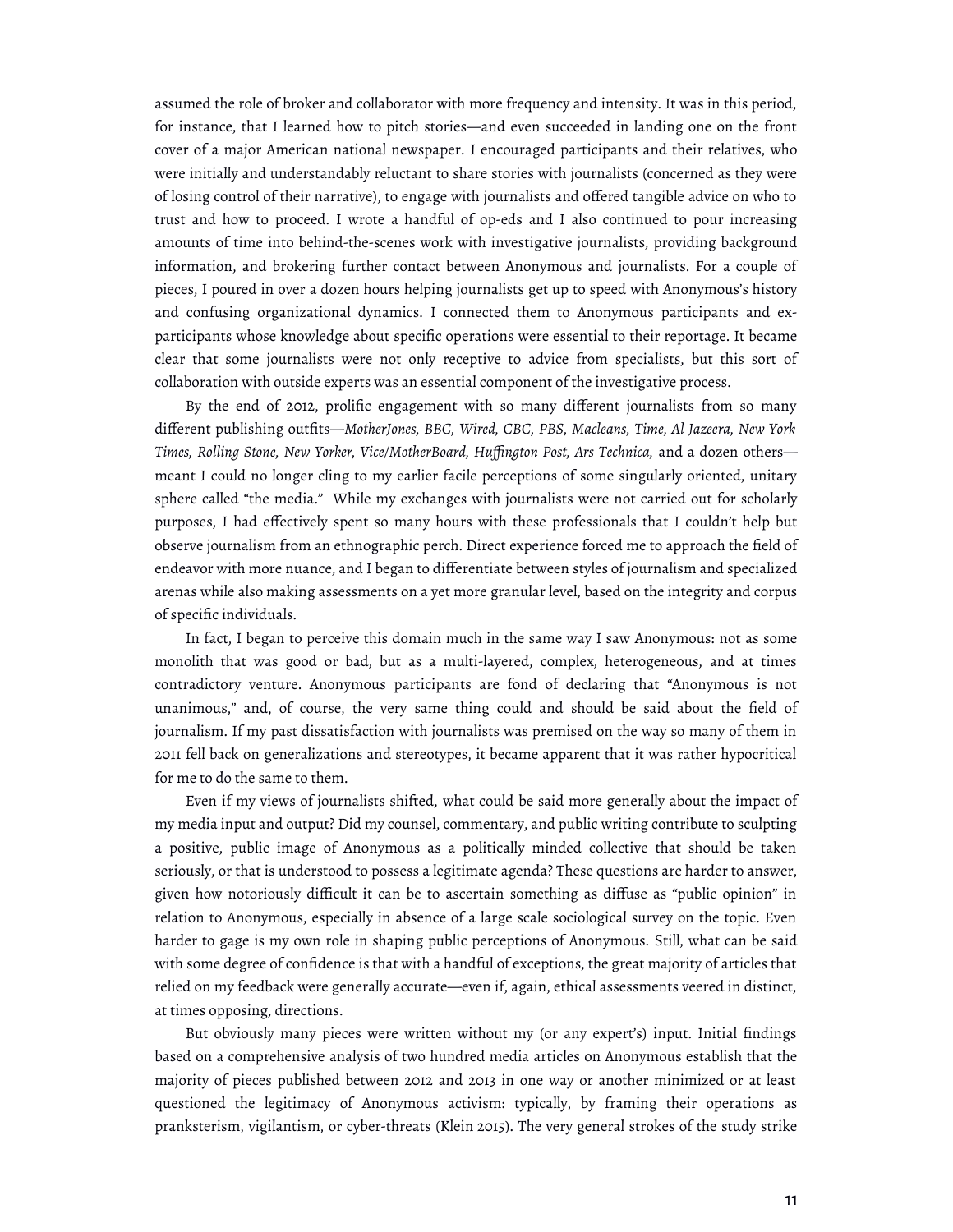as sound, although follow-up research could be more nuanced and concise. After all, some media outlets are more influential than others. Nor does the study adequately distinguish between short pieces and long form investigative articles—the latter of which tend to carry more weight (Ettema and Glasser 1998). Perhaps most significantly, the piece ignores the immense power of entertainment and pop culture representations to shape the political life of ideas (Duncombe 2007). When assessing the influence of Anonymous, it is especially vital to include an analysis of popular films, graphic novels, and television series, such as Mr. Robot and Who am I, which have increasingly integrated explicit and implicit references, many of them quite positive, to hacktivism in general, and Anonymous in particular.<sup>8</sup>

Downplaying the legitimacy of Anonymous can also be understood as part and parcel of a much longer trend in American journalism to ignore or marginalize radical political interventions altogether (Gitlin 2003; Downing 2000). Given this context, what may be most remarkable is that journalists even chose to write on Anonymous so extensively in the first place (the reasons compelling so many reporters to write about Anonymous could be the subject of another article). If we compare the coverage Anonymous receives to say radical animal rights activism, which is, to be sure, featured in specialty news outlets catering to these issues, but otherwise is generally ignored by mainstream journalists, Anonymous stands out for the ample coverage it has received in the last five years.

It is also critically relevant (and a relief) that journalists rarely framed Anonymous as cyberterrorists. Indeed, one of the most vigorous attempts to suture Anonymous to extremism failed (Coleman 2014). Had this connection been successfully forged, the entire movement could have been discredited in one fell swoop. Still, the possibility that government officials could, under the right conditions, paint Anonymous as cyber-extremists always struck me (and still does) as a real threat. Elsewhere I have theorized why it is that Anonymous managed to escape the clutches of cyber-terror and warfare imaginary—a story that is too complex to recount here (Coleman 2015). $\degree$ But suffice to say, given the political misuse of terrorism rhetoric (Stampnitzky 2014), especially in the context of the environmental movement (Potter 2011) and the sheer pervasiveness of cyberwarfare rhetoric, it was conceivable that state actors or law enforcement could, given adequately ambiguous conditions, have successfully folded Anonymous under this rubric. And had they done so, it is likely some mainstream media outfits would have likely followed by parroting and thus potentiating this dubious message.

## Conclusion: A Double Reality Check

On November 13, 2015, terrorists struck again in Paris. This time it was even more brutal and grim than the Hebdo attacks; ISIS operatives gunned down scores of people who were enjoying an evening out. In the aftermath, Anonymous issued a declaration of "war" against ISIS. It wasn't the first time. For ten months prior, some Anons had been fighting back against the organization under the guise of OpIsis. But it prompted those involved with the op to redouble their efforts, and an Italian wing of Anonymous to initiate a distinct endeavor, fittingly dubbed OpParis. Both ops aimed to monkey wrench the well-oiled ISIS online propaganda machine by taking down websites, flagging social media sites for removal and, in rarer instances, gathering intelligence and channeling it directly to Western law enforcement.

A number of long-time Anonymous participants were thrown into an ethical tizzy over these two operations and the media attention they triggered. The largest Anonymous Twitter account, *Your Anonymous News*, posted a denunciation: "We think it's great if people want to hack ISIS and publish their secrets. But engaging in social media censorship campaigns and dealing with intelligence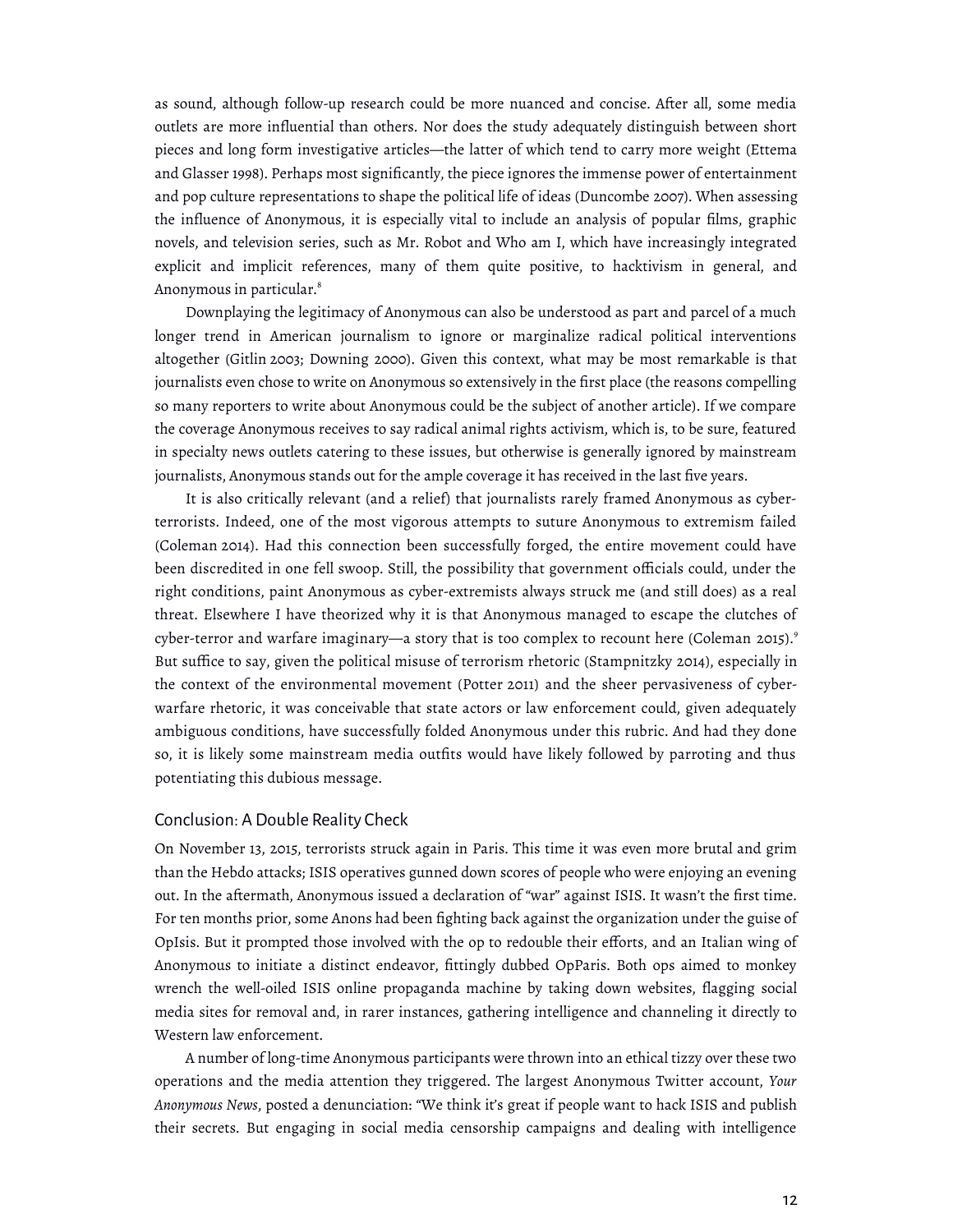contractors and government agents is deeply stupid. The former will contribute to legitimizing the spread of internet censorship and will lead to the increased censorship for everyone, including Anonymous."<sup>10</sup> A respected Anonymous hacker, blackplans, decried the moment in a tweet as a "media cheerleading frenzy."<sup>11</sup>

Yet even as the Anonymous offensive against ISIS was distinguishing itself as one of the most internally unpopular Anonymous operations to date, the mainstream media bubbled over with giddy enthusiasm about the entity's supposedly new direction. Some variation of the headline, "Anonymous at cyberwar with ISIS," crowned dozens of articles. As had been the case in previous instances where an Anonymous operation involved an anti-terrorist mandate, cable news networks were not only quick to report, but were, in fact, so quick to report that participants in OpParis had yet to even do anything beyond releasing a video.

It wasn't long before I was drowning in media requests. Keeping with recent tradition, the lion's share of the media professionals who approached me arrived well stocked with enough basic knowledge about the workings and logic of Anonymous to ask intelligent questions of me and modulate their subsequent queries. Yet, once again, the journalistic exception reared its head: this time in the form of a producer for an American cable news network. Shortly after we began to chat, she revealed her desire to feature the "leader" of Anonymous on her evening news show. Fortunately, she proved less arrogant than the journalist described in this article's opening passage. Admitting her ignorance, she adjusted her expectations after I politely explained why this was impossible. (Nevertheless, in instances like these I can never help but wonder whether under different circumstances—like if I was a white male professor of political science working for the Harvard Kennedy school—I might have been invited to clarify this issue myself, on-the-air, as an expert talking head.)

Yet this time, the mainstream media's failure to capture the underlying reality of Anonymous's involvement in a situation ironically resulted in a positive outcome. While the coverage was largely premised on misunderstanding that a cyber war could be waged on social media platforms and the bogus generalization of an unpopular, fringe sentiment to the entirety of Anonymous, the bulk of the mainstream media coverage nevertheless had the effect of positively boosting Anonymous's public image. Anonymous, portrayed in these stories as a band of brave underdogs willing to courageously pit themselves against the most dastardly evil scourges of the Western world—the Islamic terrorists —was now firmly slotted in the "good" category. It was all wins—except, of course, for the negative side effect of convincing millions of Americans that Anonymous is interested or capable of engaging in "cyberwar," when in actual fact the operatives were mostly involved in a propaganda battle which involved identifying social media accounts and asking the responsible authorities to take them down.

During this wave of Anonymous-related media requests, my mind invariably gravitated to other aspects of the story. Even if Anonymous had dodged accusations of complicity, there were many other actors in the hacker world I feared could be singled out for scapegoating. For days I obsessively tracked the coverage of the Paris terrorist attacks, wondering whether computer encryption experts would be implicated by the suggestion that the terrorists were using cryptography to communicate, or Edward Snowden, the NSA whistleblower, would be blamed for publicizing information that some pundit might suggest had given the terrorists an edge. Almost immediately, both these anticipated accusations surfaced—and more forcefully and absurdly than I had even imagined. The implication that these attacks would not have happened without the public availability of sophisticated encryption technologies was so delusional it bordered on media psychosis. Yet without a shred of evidence, a loud chorus of media outlets, including the major cable news networks and (most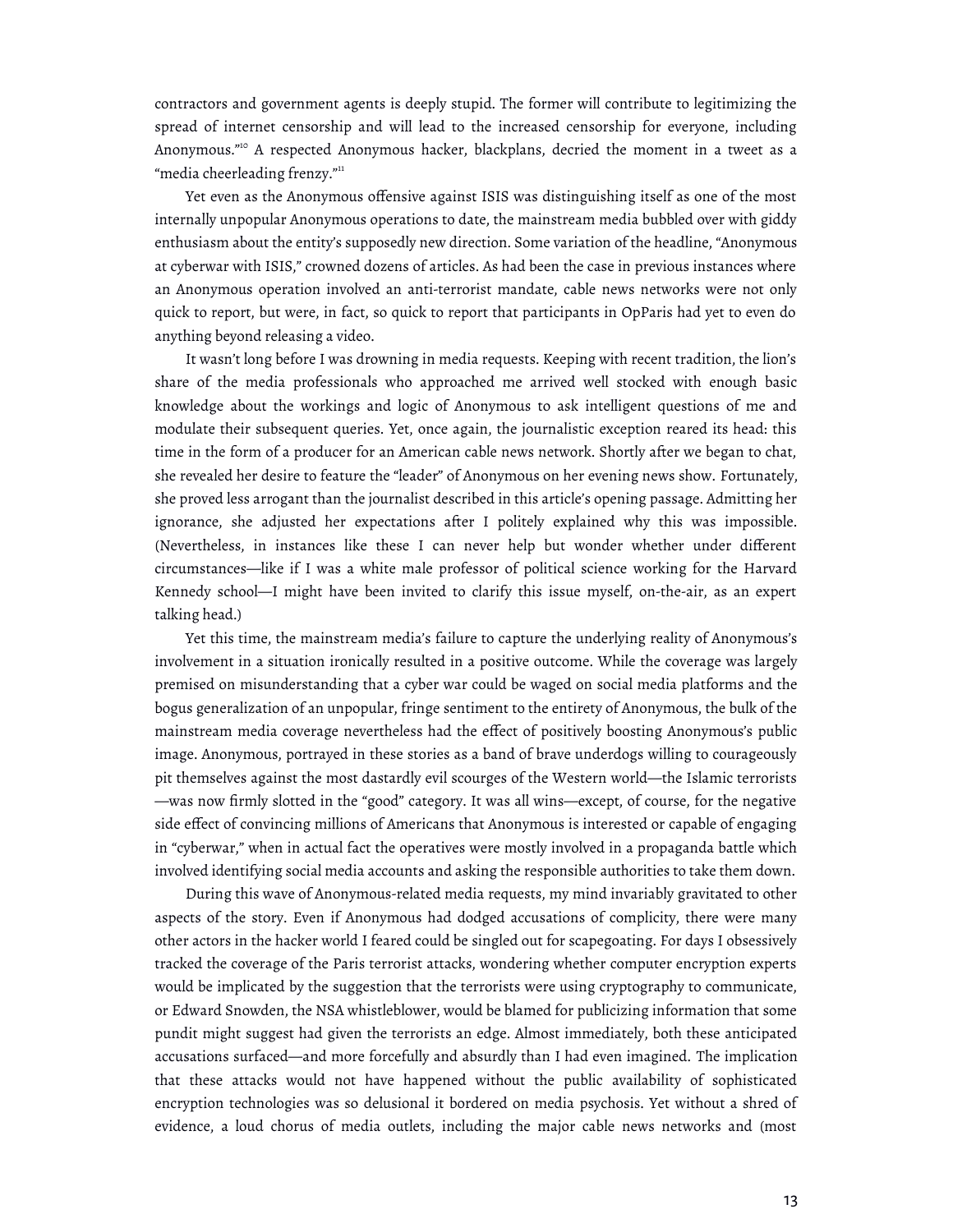disappointingly) the *New York Times*, suggested just that: the terrorists had relied on encrypted communications to coordinate the attacks; as it later turned out, the terrorists sent unencrypted text messages (Bode 2015). A smaller number of outfits, mostly cable news networks, also aired the deeply dubious claim proffered by CIA ex-director James Woolsey: "I think Snowden has blood on his hands from these killings in France." A sentiment that should have simply been ignored, offered as it was without even an attempt at substantiation.

During this period, the media bubble I had happily inhabited for the last few years seemed suddenly to have been punctured. It was a stark reminder that the contemporary media field is so highly heterogeneous that, like Anonymous, it cannot be subject to any sweeping generalization. Contemporary reporting of such exceptional quality that some journalists have dubbed this period the "golden age of journalism" routinely appears today in the same newsfeeds as the most sloppy, lazy, sensationalist, yellow journalism the world has perhaps ever known. As one proponent would have it, the journalistic present is cause for celebration: "In terms of journalism, of expression, of voice, of fine reporting and superb writing, of a range of news, thoughts, views, perspectives, and opinions about places, worlds, and phenomena that I wouldn't otherwise have known about, there has never been an experimental moment like this" (Engelhardt 2014). Yet even if this is the case, the mere availability of high-quality journalism does not guarantee its inclusion in the media diet of most consumers. The majority of Americans still imbibe most of their news from TV news sources, especially cable television, $12$  far away from the epicenter of any journalistic golden age.

As the breathless sensationalism pumped into so many articles on the Paris attacks worked to temper my only recently discovered enthusiasm for the field of journalism, I felt a combination of shame, cynicism, and resignation. All my media contributions of the last three years, I felt, were perhaps accomplished in vain: So what if Mother Jones and the Motherboard got it right when CNN or ABC got it so wrong? In my sudden drive to track the breadth of the coverage, it was as if figures like Noam Chomsky and Bob McChensey—long time critics of media consolidation and propagandizing—had suddenly paid me a visit, sat me down, and castigated me for generalizing my local, personal experiences to larger, broader societal trends.

Ultimately however, I was pleased to see that I was not the only one who had these opinions. A number of journalists, some employed by mainstream news establishments, became themselves sufficiently frustrated by the reporting to levy trenchant auto-critiques: "If government surveillance expands after Paris, the media will be partly to blame," proclaimed Brian Fung of the *Washington Post.* "In this case, the shootings have sparked a factually murky debate over what technology the terrorists used to communicate to each other and whether governments have enough powers to monitor those channel[s]" (2015). As could be expected, the great majority of journalists covering civil liberties, technology, and national security were similarly incensed, and the resulting pieces and op-eds flagged the worst media offenders as they shredded the terrible reporting to pieces.

As the condemnation of erroneous reporting raged, I stumbled upon another survey that led me to once again re-assess the contemporary state of journalism and a potential role outside experts like myself could play in shaping the news for the better. If most Americans still receive their news from television news networks, a majority of them are also deeply skeptical of the accuracy and reliability of information provided by these very mainstream channels. According to a 2014 Gallop poll, "since 2007, the majority of Americans have had little or no trust in the mass media." Those under fifty reported the least amount of trust and 2014 represented "an all-time low" in general trustfulness.<sup>13</sup> And while this information might at first seem to be an utterly negative state of affairs—utmost cynicism in our media establishments—it might also be cause for very cautious and circumscribed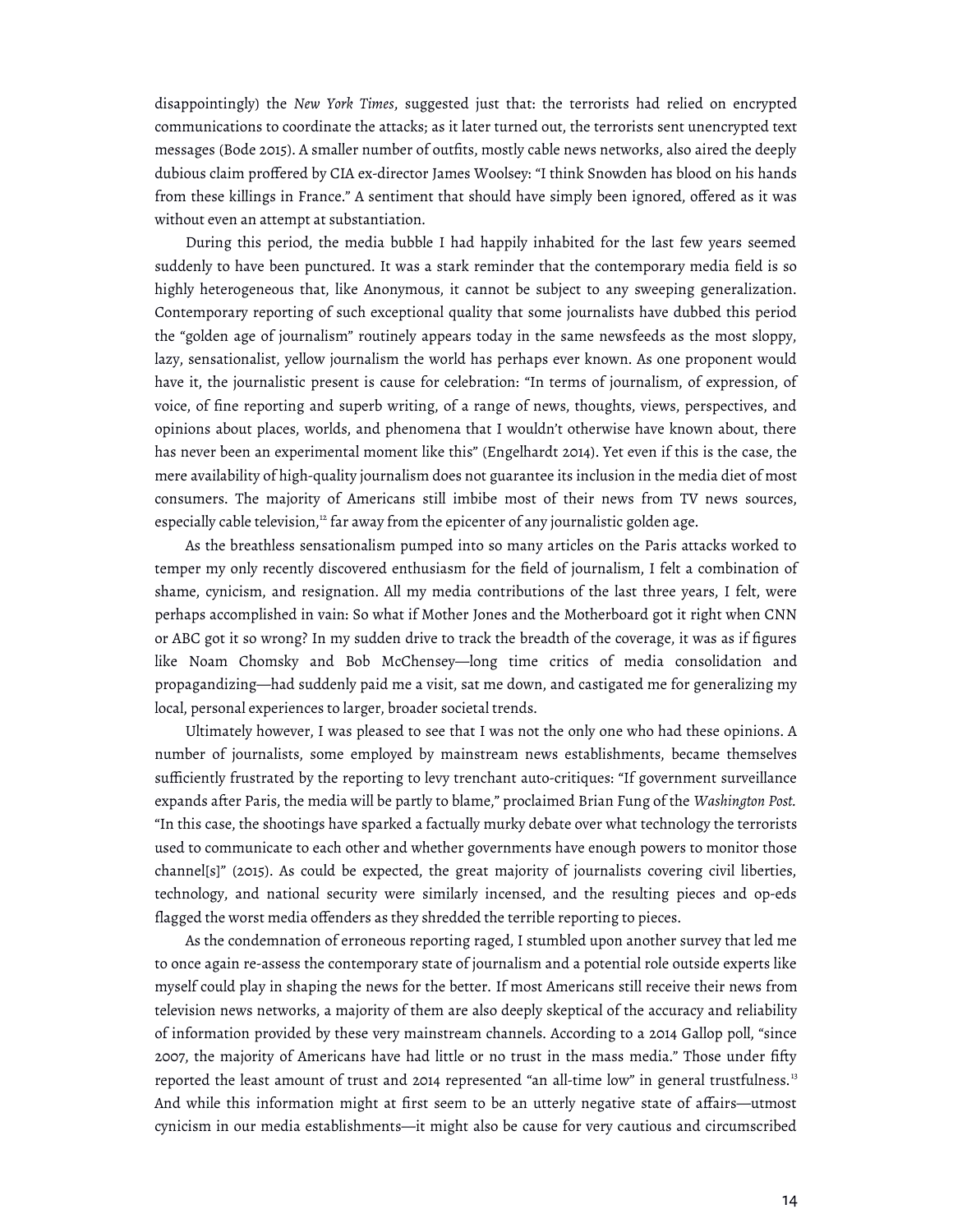optimism; what this study suggests is a bulk of news viewers may be keenly aware of the shoddy quality of mainstream news, and instead be actively seeking alternatives. Under conditions of relentless mistrust, the dominance of the mainstream media is not inevitable.

The contemporary moment is best not thought of as a golden age but as an *interregnum*, an inbetween transitional state composed of competing forces and parties. For those of us who can fruitfully contribute in some capacity, for those who care about having the truth be told, it is our responsibility to embolden and support the large number of outlets and journalists who are implementing higher standards in their reporting. Indeed, the value of having ethnography go public lies not in our ability to comment generally as, say a technology pundit might, but in the "circumscribed as well as more qualified" nature of our knowledge and expertise as academics, to borrow a phrasing from Didier Fassin (2013: 23).

Still, anthropologists face a particular set of challenges when entering the journalistic arena due to substantial differences in how these two professions treat their sources and how they view the very nature of knowledge production. If publicity might harm a source, an anthropologist usually proceeds in one of two ways: they create composite characters to protect subjects, or simply forgo publishing material altogether. These conventions, deployed fairly commonly, are meant to uphold a long-standing norm in operation among anthropologists, also ratified in the American Associational "Principles of Professional Responsibility" adopted in 1971. Its first principle stipulates: "anthropologists paramount responsibility is to those we study."<sup>14</sup> Increasingly we are expected to do even more than prevent harm, and are obliged to contribute something back to the communities we study during or after our research (see especially Rutherford 2012 for an excellent discussion of these expectations of obligatory entanglement).

Journalists' allegiance, on the other hand, tends not to lie with their sources but with the public, formulated in terms of the public interest. Media scholar Isabel Awad who has thoughtfully laid out the major differences in the ethical treatment of sources between journalists and anthropologists, observes: [in] "journalism … 'ethical quality' is a matter of *getting it right* rather than treating the sources in the right way. The profession's take on ethics … is fundamentally related to the motto of 'the public's right to know'; the prevalence of a narrow definition of truth in terms of facticity. In brief, it is an ethics constrained by the ideology of objectivity … consequently, a manipulative relationship with sources is as commonsensical to the profession as the paradigm of objectivity." (While my experience has been that most journalists rely on guile sparingly as a last resort (it is after all counterproductive to repeatedly burn or manipulate your sources) nevertheless, the mere idea that a source can be instrumentalized in the service of a higher purpose points to a major point of contention between the two fields of endeavor.

As a close corollary, close proximity and intimacy of the sort that cultural anthropologists strive to achieve during the course of their research can be understood by journalists as pernicious—a corrosive force that seems to run counter to the imperative towards objectivity that so thoroughly defines their craft. Although the status of objectivity in journalism has long been under debate, it remains foundational for a huge swath of contemporary journalism (Shudson 1981). It is perhaps unavoidable then that when such an endeavor meets cultural anthropology—a discipline whose practitioners tend to be hyper-committed to empirical research but are skeptical of knowledge purporting to be neutral and objective—there is bound to be misunderstandings and confusions about what we do. Journalists at times see anthropologists like myself as biased or complicit, while anthropologists see this as a misunderstanding symptomatic of the way that journalists and other publics can "confuse empathy with sympathy, understanding with promotion, and engagement with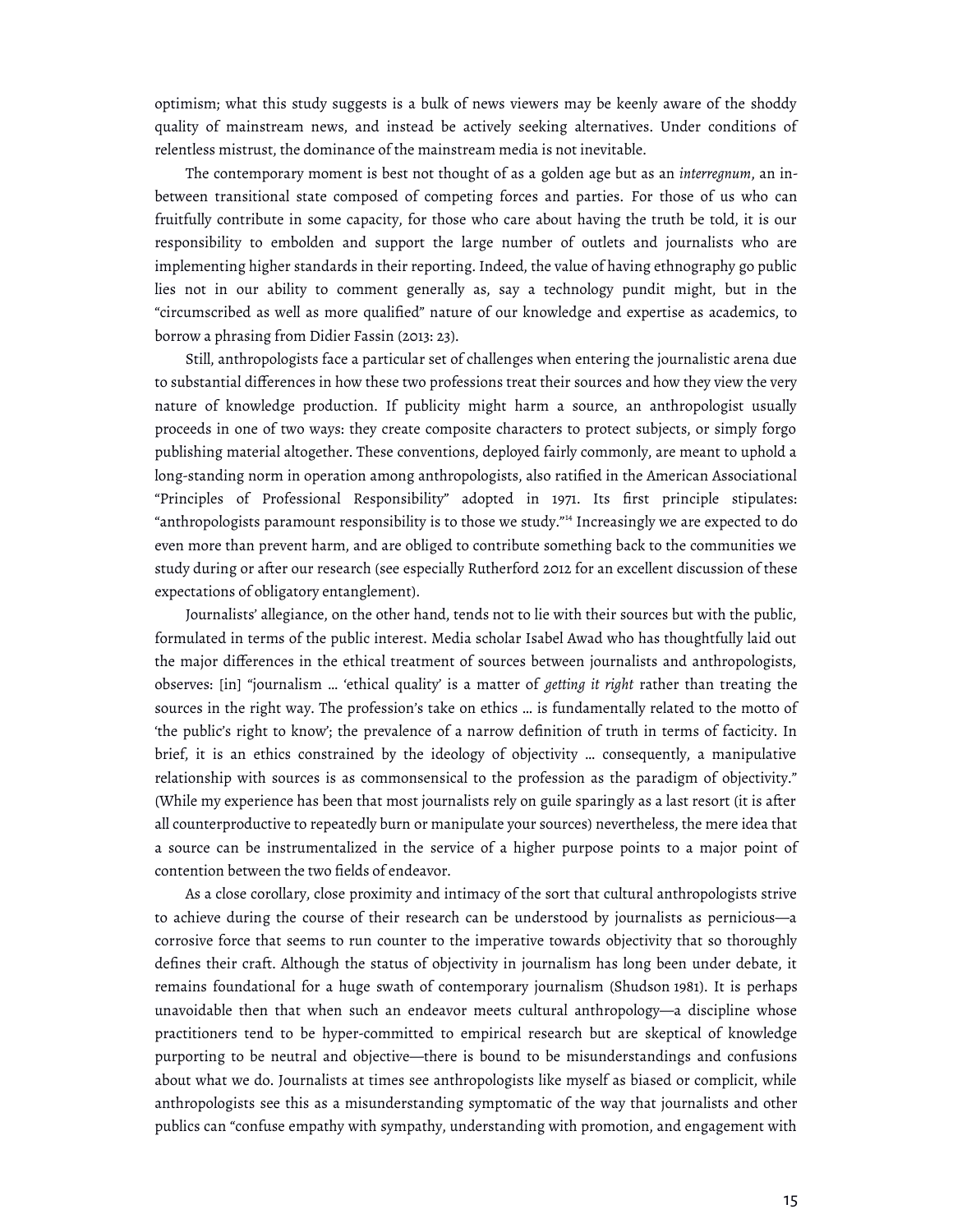contamination," as anthropologist Tom Boellstorff has aptly put it (2015).

This gulf of understanding helps to explain why a number of journalists who reviewed my book on Anonymous aligned in pointing to my "bias"—even journalists who otherwise stamped the book with a seal of approval. Never mind that I had been upfront about my methodology and reasons rather clearly (Had I purported to be neutral, this might have been a different story). It was frustrating—and tedious—to read indictments of proximity and closeness brandished over and over again, especially since it was that very intimacy that was of benefit to many journalists when they sought my advice in the first place.

My motivation to write a popular account of Anonymous also far exceeded a mere desire to make Anonymous intellectually sensible—although that was certainly a goal. I also sought to embolden the field of activism itself; even if Anonymous is not perfect (far from it), a far greater political risk looms today from those who avoid imperfect activism in favor of doing nothing, or approach political life through discourse alone: political inaction masquerading as a democratic process, attached to the naïve belief that publicity alone can spark meaningful political change (Barney 2013). Even at its best, informed by thoughtful academic research and expertise, a politics of deliberation, whether taking the form of journalistic publication or citizen commentary on social media, is obviously limited in its capacity to spur political awareness, much less lead to meaningful societal change.

Nevertheless, political activists do read the news. Political organizing without publicity without hard-hitting journalism—would not get very far. It is undeniable that we would be worse off without the presence of an aggressive, honest, and ruthlessly investigative and critical field of journalism. There is a reason why so many of us, from academics, to journalists—and most notably also otherwise concerned citizens themselves—passionately decry the media when they fail to live up to basic standards. It is the same reason why, when an outfit like the *Washington Post* finally gets around to publish a searing story about the high levels of lead in Flint Michigan's drinking water, we are elated that change may be on the horizon. And also why so many advocates and activists, past and present, have targeted the media as a site for radical reform, initiating a slew of alternative endeavors that have without a doubt shifted the contemporary journalism sphere in positive ways (Wolfson 2014; Pickard 2014).

My experience with hundreds of journalists has led me to believe that these professionals do their best work when they devote themselves to specialization in a certain area, or are willing to rely on other experts who have dedicated themselves to a field of study. A mixture of the two is better yet. And, ideally, when they do tap those experts they might listen to what they have to say, instead of stubbornly (or cynically) moving forward on false premises—whether out of inflated belief in their own faculties of judgment, or a cynical belief that all that matters is delivering an entertaining or sensational story. As for the still persistent confusions and misconceptions regarding the nature of anthropological research, it seems up to us to change minds or better relate our own intentions. And there is probably no better way to do this than direct experience and engagement—the anthropological imperative—with the journalist communities concerned to jump start the process.

#### Notes

- 1. I would like to thank Ben Wiezner who encouraged me to drop the language of social movement to describe Anonymous for these reasons.
- 2. Many of the problematic journalistic pieces are cited in the blog and op-ed critiques. In *Hacker*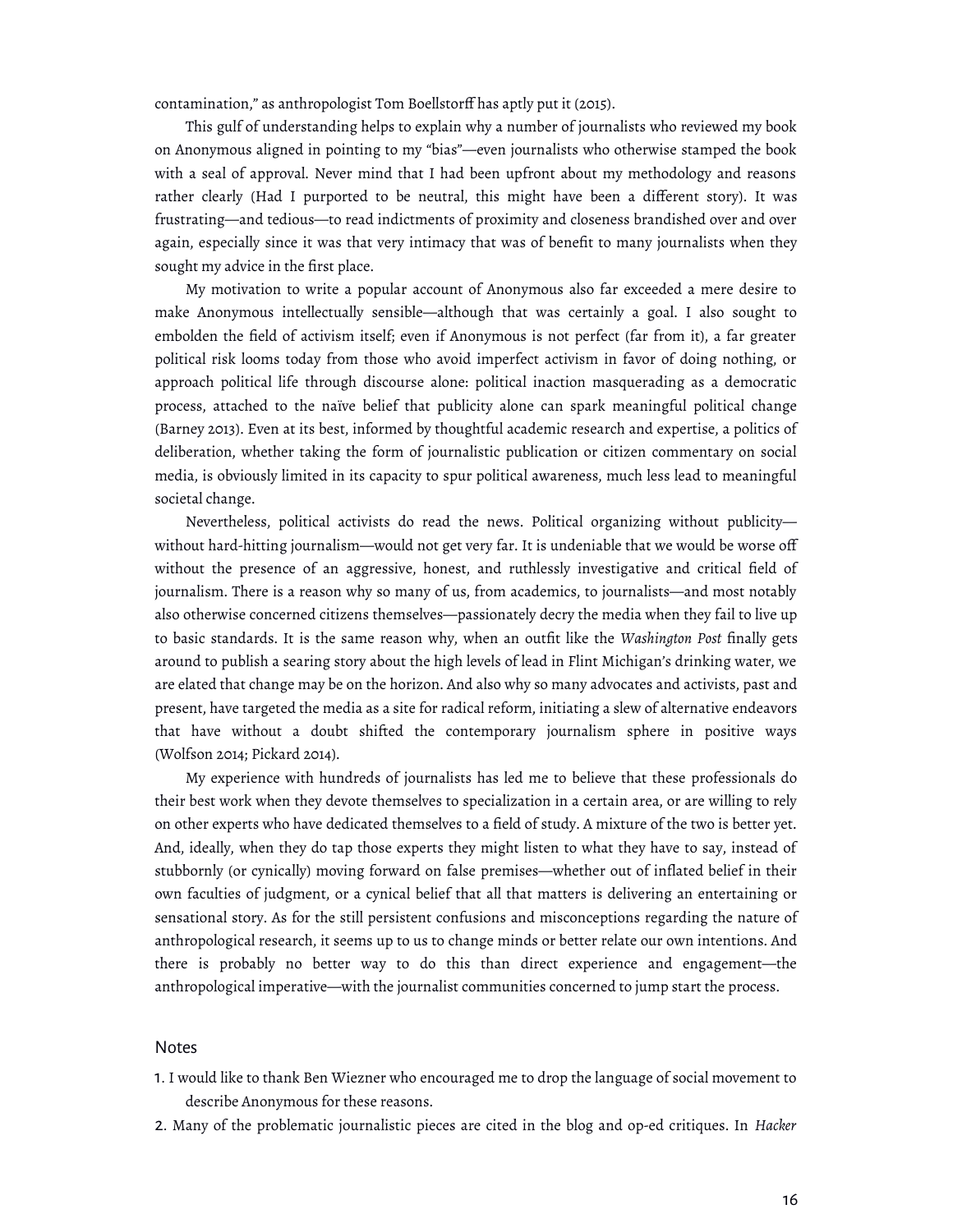*Hoaxer Whistleblower Spy (*2015: 155–156), I also address the early journalistic quest to locate the single leader.

- 3. <http://www.onthemedia.org/story/133097-the-many-moods-of-anonymous/transcript/>
- 4. See Geismar 2015 for a thoughtful discussion of my role as a trickster in both my dealings with Anonymous and my book's writing style.
- 5. See Coleman (2015: 173–176) for a discussion of the diverse composition of Anonymous: while the hackers were exclusively male, a number were people of color and came from more diverse class backgrounds as well. Among the non-technical participants—the great majority of Anons—the diversity is even more apparent and includes gender, sexuality, class, profession, and national diversity. Since participants are cloaked and since Anonymous's ideology is ill defined, it scrambles the human tendency to seek and find people like-minded people.
- 6. See Kushner 2013 and 2014.
- 7. To be sure, some of these pieces, most especially the two *Rolling Stone* pieces were called out for some inaccuracies and problematic representation but nevertheless, they are quite sympathetic and generally accurate. In contrast, Anonymous advocates as far as I saw, universally praised the piece by Adrian Humphreys in the National Post, which was exceptional in its accuracy and depth—it totaled 15,000 words and was published in four parts. It was also awarded the silver award for best article granted by the Canadian Online Publishing Awards.
- 8. See, for instance, the television series *House of Cards* whose technical consultant for the show was Gregg Housh, an ex-Anonymous participant; the comic book *Hacktivist* (2014), which was inspired in part by all the hacktivist interventions of 2011; and the German Hollywood film released by Sony Pictures, *Whoami* (2014) which explicitly references an affiliated Anonymous group, Lulzsec.
- 9. While Anonymous has until now managed to avoid framing as cyber-extremists, it nevertheless may become harder to dodge this designation in the future. The cyber-warfare pump has been so primed and for so long, that all it will take is one major hacking attack on infrastructure to potentially demonize the entire field of direct action hacktivism. And while there is no evidence that progressive hacktivists want to target critical systems, these systems are vulnerable to attack. The American government spends far more money propagating fear-mongering machines and surveillance apparatuses than they do investing money in securing critical infrastructure (Masco 2014). Since the forensics of hacking attribution is a notoriously difficult and politically malleable science, it is also conceivable that any attack on infrastructure could be pinned to hacktivists even in absence of credible information (Rid and Buchanan 2014: 4).
- 10. [https://twitter.com/YourAnonNews/status/676111595009925122?ref\\_src=twsrc%5Etfw](https://twitter.com/YourAnonNews/status/676111595009925122?ref_src=twsrc%5Etfw)
- 11.<https://twitter.com/blackplans/status/667368507357528065>
- 12. According to a 2013 Pew Study on the new habits of Americans, "[c]able news handily wins the competition for the time and attention of news consumers at home" See <http://www.journalism.org/2013/10/11/how-americans-get-tv-news-at-home/>
- 13. See<http://www.gallup.com/poll/185927/americans-trust-media-remains-historical-low.aspx>
- 14. <http://www.americananthro.org/ParticipateAndAdvocate/Content.aspx?ItemNumber=1656>

## References

Anonymous. 2015. *ANONYMOUS #OpCharlieHebdo*. YouTube video, posted by "Anonymous Operation News," January 10. [https://www.youtube.com/watch?v=1yCRA6cBZnQ.](https://www.youtube.com/watch?v=1yCRA6cBZnQ)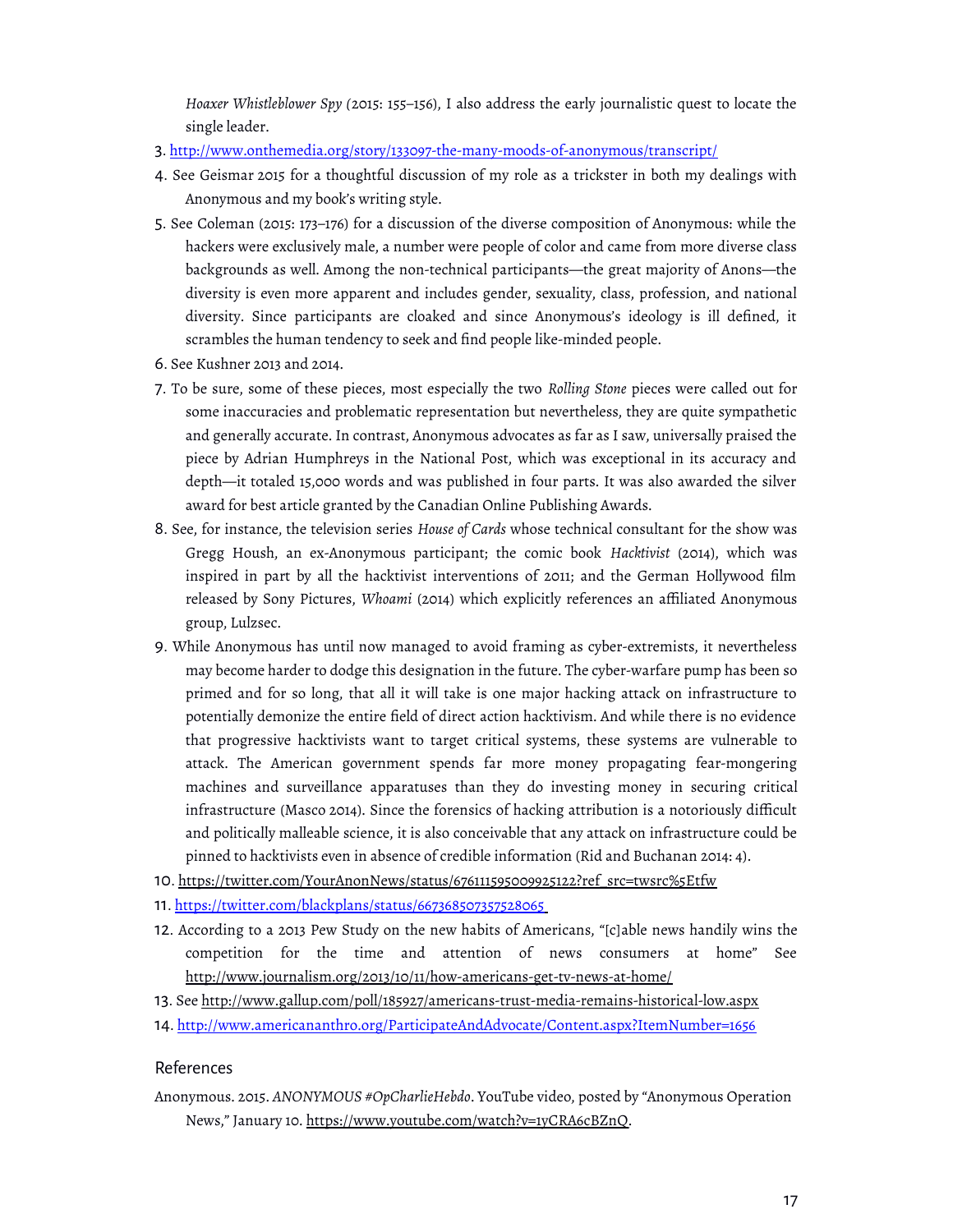- Awad, Isabel. 2006. "Journalists and their Sources: Lessons from anthropology." *Journalism Studies.*  Vol 7 (6): 922–939.
- Barney, Darin. 2013. "Publics without politics: surplus publicity as depolitcization." In *Publicity and the Canadian State: Critical Communications Approaches,* edited by Kirsten Kozolanka, 72–88. Toronto: University of Toronto Press.
- Bazelon, Emily. 2014. "The Online Avengers." *New York Times Magazine*, January 15. [http://www.nytimes.com/2014/01/19/magazine/the-online-avengers.html.](http://www.nytimes.com/2014/01/19/magazine/the-online-avengers.html)

Bode, Karl. 2015. "After Endless Demonization Of Encryption, Police Find Paris Attackers Coordinated Via Unencrypted SMS." *Techdirt,* November 18. [https://www.techdirt.com/articles/20151118/08474732854/after-endless-demonization](https://www.techdirt.com/articles/20151118/08474732854/after-endless-demonization-encryption-police-find-paris-attackers-coordinated-via-unencrypted-sms.shtml)[encryption-police-find-paris-attackers-coordinated-via-unencrypted-sms.shtml](https://www.techdirt.com/articles/20151118/08474732854/after-endless-demonization-encryption-police-find-paris-attackers-coordinated-via-unencrypted-sms.shtml)

Boellstorff*,* Tom. 2015. "Audience, Genre, Method" (Comment on Coleman, Gabriella. 2014. *Hacker, hoaxer, whistleblower, spy: The many faces of Anonymous*). *Hau Journal*. Vol 5 (2). <http://www.haujournal.org/index.php/hau/article/view/hau5.2.023>

Carr, David. 2013. "A Journalist-Agitator Facing Prison Over a Link." *New York Times*, September 9. [http://www.nytimes.com/2013/09/09/business/media/a-journalist-agitator-facing-prison-over](http://www.nytimes.com/2013/09/09/business/media/a-journalist-agitator-facing-prison-over-a-link.html)[a-link.html.](http://www.nytimes.com/2013/09/09/business/media/a-journalist-agitator-facing-prison-over-a-link.html)

Coleman, Gabriella. 2015. *How Anonymous (Narrowly) Evaded the Cyberterrorism Rhetorical Machine.*  YouTube video, posted by "re:publica," May 6. [https://www.youtube.com/watch?v=7blX-1oVUCk.](https://www.youtube.com/watch?v=7blX-1oVUCk)

- Coleman, Gabriella. 2014. *Hacker Hoaxer Whistleblower Spy: The Many Faces of Anonymous.* New York and London: Verso.
- Coleman, Gabriella. 2012. "Everything you know about Anonymous is wrong." *Al Jazeera* May 12. <http://www.aljazeera.com/indepth/opinion/2012/05/201255152158991826.html>
- Coleman, Gabriella, and Michael Ralph. 2011. "Is it a crime? The transgressive politics of hacking in Anonymous." *Social Text* 28 (September).

Coleman, Gabriella. 2010. "Anonymous vs. the Guardian." *Savage Minds* (blog), December 16. <http://savageminds.org/2010/12/16/anonymous-vs-the-guardian>

Downing, John. 2000. *Radical Media: Rebellious Communication and Social Movements*. Thousand Oaks, CA: Sage Publications.

Deseriis, Marco. 2015. *Improper Names: Collective Pseudonyms from the Luddites to* Anonymous. Minneapolis, MN: University of Minnesota Press.

Duncombe, Stephen. 2007. *Dream: Re-imagining Progressive Politics in an Age of Fantasy*. NY: New Press.

Engelhardt, Tom. 2014. "The Rise of the Reader." TomDispatch. com, January 21.

[http://www.tomdispatch.com/blog/175796/tomgram%3A\\_engelhardt,\\_the\\_rise\\_of\\_the\\_reader/](http://www.tomdispatch.com/blog/175796/tomgram%3A_engelhardt,_the_rise_of_the_reader/)

- Ettema, James, and Theodore Glasser. 1998. *Custodians of conscience: Investigative journalism and public virtue*. NY: Columbia University Press.
- Fassin, Didier. 2013. "Why Ethnography Matters: On Anthropology and Its Publics." *Cultural Anthropology* 28 (4): 621–646.

Fung, Brian. 2015. "If government surveillance expands after Paris, the media will be partly to blame." *Washington Post.* January 19. [https://www.washingtonpost.com/news/the-](https://www.washingtonpost.com/news/the-switch/wp/2015/11/19/if-government-surveillance-expands-after-paris-the-press-will-be-partly-to-blame/)

[switch/wp/2015/11/19/if-government-surveillance-expands-after-paris-the-press-will-be-partly](https://www.washingtonpost.com/news/the-switch/wp/2015/11/19/if-government-surveillance-expands-after-paris-the-press-will-be-partly-to-blame/)[to-blame/](https://www.washingtonpost.com/news/the-switch/wp/2015/11/19/if-government-surveillance-expands-after-paris-the-press-will-be-partly-to-blame/)

Geismar, Haidy. 2015. "Tricksters everywhere*." Hau: Journal of Ethnographic Theory*. 5 (2) <http://www.haujournal.org/index.php/hau/article/view/hau5.2.021/2032>